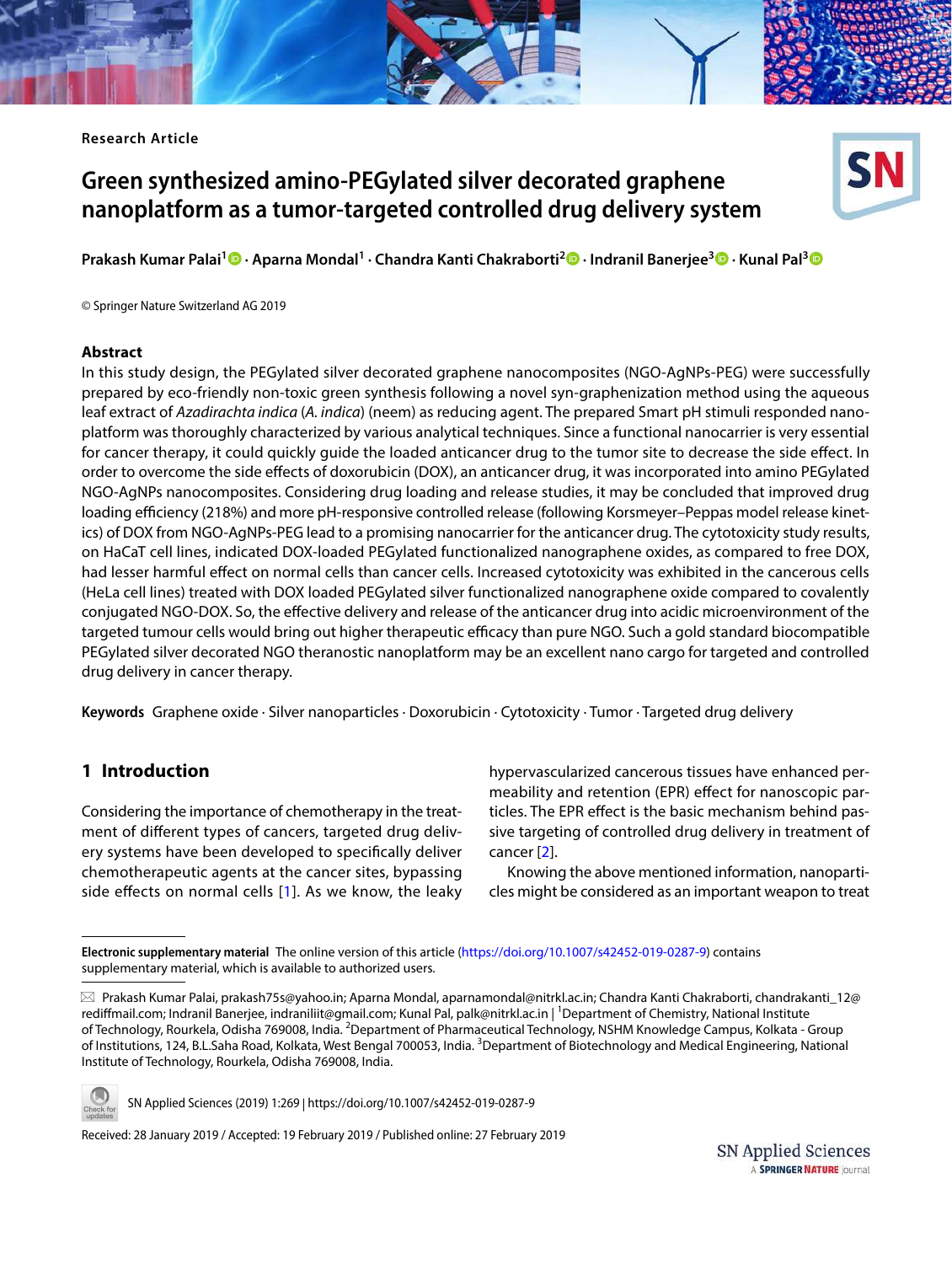cancer effectively. Environmentally safe method for silver nanoparticle synthesis is a vital area of research in nano-medicine due to eco-friendliness [3-[5\]](#page-15-3). Green synthesis is a non-toxic method due to very less or non- consumption of hazardous materials on the surface of nanomaterials. Biosynthesized nanoparticles by green synthesis are normally biocompatible and have more biomedical applications [[6](#page-15-4), [7\]](#page-15-5). Furthermore, the phytochemical constituents of Azadirachta indica (A. indica) (neem) can block cancer growth, and they have strong reducing properties [[8–](#page-15-6)[10](#page-15-7)].

The reinforcement of graphene and its derivatives has produced unique outcomes in controlled and targeted drug delivery. High strength light weight structural graphene nanocomposites can be synthesized for biomedical application. Recently, metal nanoparticles are enormously used as theranostic agent for treatment of cancer [[7\]](#page-15-5). Different functional groups and lattice defects of graphene favor the nucleation, size control and entrapment of metal nanoparticles [[11](#page-15-8), [12](#page-15-9)]. Among different types of method for synthesis of metal decorated graphene nanocomposites, syn-graphenization has major advantage of direct contact between graphene sheets and metal nanoparticles followed by homogeneous distribution and stabilization of nanoparticles on 2D graphene sheet [[13](#page-15-10), [14\]](#page-15-11).

Due to removal of functional groups from graphene sheets during reduction process, the reduced graphene oxide (RGO) has greater tendency of agglomeration unless stabilized with the help of polymers by surface functionalization [[15](#page-15-12), [16](#page-15-13)]. Main mechanisms for interaction between the surfaces of graphene oxide and target molecules are mainly non-covalent functionalization and covalent functionalization [\[17\]](#page-15-14).

Amino PEGylation of graphene oxide involves activation of carboxylic acid groups on graphene oxide by 1-ethyl-3-(3-dimethylaminopropyl)- carbodiimide (EDC) [[18](#page-15-15), [19](#page-15-16)]. Furthermore, PEGylated graphene oxide has grater dispersability in organic solvents than pure GO [\[1](#page-15-0)].

PEG is an excellent polymer for biomedical applications. The conformational cloud by PEG over the charged carrier reduces opsonisation and uptake by the reticuloendothe-lial system (RES) [[20\]](#page-15-17). The development of an effective sterically hindering cloud on the surface of nanocomposites is mainly dependent on the molecular weight of PEG and mechanism of attachment of PEG to the surface of nano materials [[7,](#page-15-5) [21](#page-15-18)].

As we know that PEG with a molecular weight below 400 Da undergoes degradation by alcohol and aldehyde dehydrogenases which are toxic to body, but the molecular weight below 20 kDa is suitable for urinary excretion, on the other hand, greater molecular weight of PEG (greater than 40–60 kDa) is unsuitable for urinary excretion, and hepatic clearance is the principal mechanism of its excretion [\[12,](#page-15-9) [22](#page-15-19)]. To bypass these uncertainties, multi arm PEGs, like amino PEG, have been used that form low molecular mass PEGs which can be cleared more readily after metabolism in the body [[12,](#page-15-9) [19\]](#page-15-16). It is already reported that during biosynthesis and PEGylation, the graphene oxide is partially reduced. The sp<sup>2</sup> grid on GO involves covalent functionalization with PEG and loading of aromatic compounds like Doxorubicin (DOX) imparts  $\pi$ – $\pi$  interactions between aromatic rings and reduced graphene oxide nanosheets, providing stability for both the components [\[1](#page-15-0), [7\]](#page-15-5).

As an anthracycline antibiotic, DOX has been extensively used for treatment of cancer [[7\]](#page-15-5). However, DOX has intense side effects such as hair loss, vomiting, tissue inflammation and cardiac muscle injury due to accumulation in different organs during systemic circulation. The idea of nanocarrier targeted controlled drug delivery could quickly guide the loaded drug to the tumor site to decrease the side effect to normal cells [[23](#page-15-20)]. Hence, for targeted controlled delivery of DOX, a functionalized nanocarrier with magnificent drug loading capacity is very essential for treatment of cancer. DOX with carbonyl groups and amino group could interact with NGO surface via  $π$ –π interactions [[24\]](#page-15-21). This  $π$ –π interaction is attributed to a non-covalent type of functionalization that imparts targeted controlled release of drug [[25\]](#page-15-22). Furthermore, the designed and developed DOX loaded PEGylated NGO-AgNPs drug delivery systems may show remarkable retardation of cancer cell proliferation than pure NGO and AgNPs loaded with the drug.

An added benefit of graphene for anticancer drug delivery is its pH-guided drug delivery behavior, where increased drug release at acidic pH (pH 5.0–5.6) provides efficient intracellular drug release in acidic microenvironment of cancer cells [\[26,](#page-15-23) [27](#page-15-24)]. Smart pH stimuli responded PEGlyted graphene nanocomposites are anticipated for avoiding RES uptake and prolongation of nanocarrier systemic circulation [[28](#page-15-25)]. PEGylated silver decorated graphene nanocomposites may be an efficient drug cargo by protecting the loaded drugs from enzymatic degradation, increasing drug loading, improving drug bioavailability, and assisting controlled targeted drug release. "Smart" PEGylated NGO-AgNPs can be used to bring about targeted controlled drug release by interaction with functional groups at the pore entrance. As a result, the drug loaded in pore cannot be released freely unless there would be change in pH [\[2](#page-15-1), [12,](#page-15-9) [28](#page-15-25)].

In this article, the PEGylated silver decorated graphene nanocomposites were successfully prepared by green synthesis following syn-graphenization method. The green chemistry approach for the design of PEGylated silver decorated graphene nanocomposites utilizing 'Azadirachta indica (A. indica) (neem)' leaf extract where the neem extract acted as both reducing agent and stabilizing agent.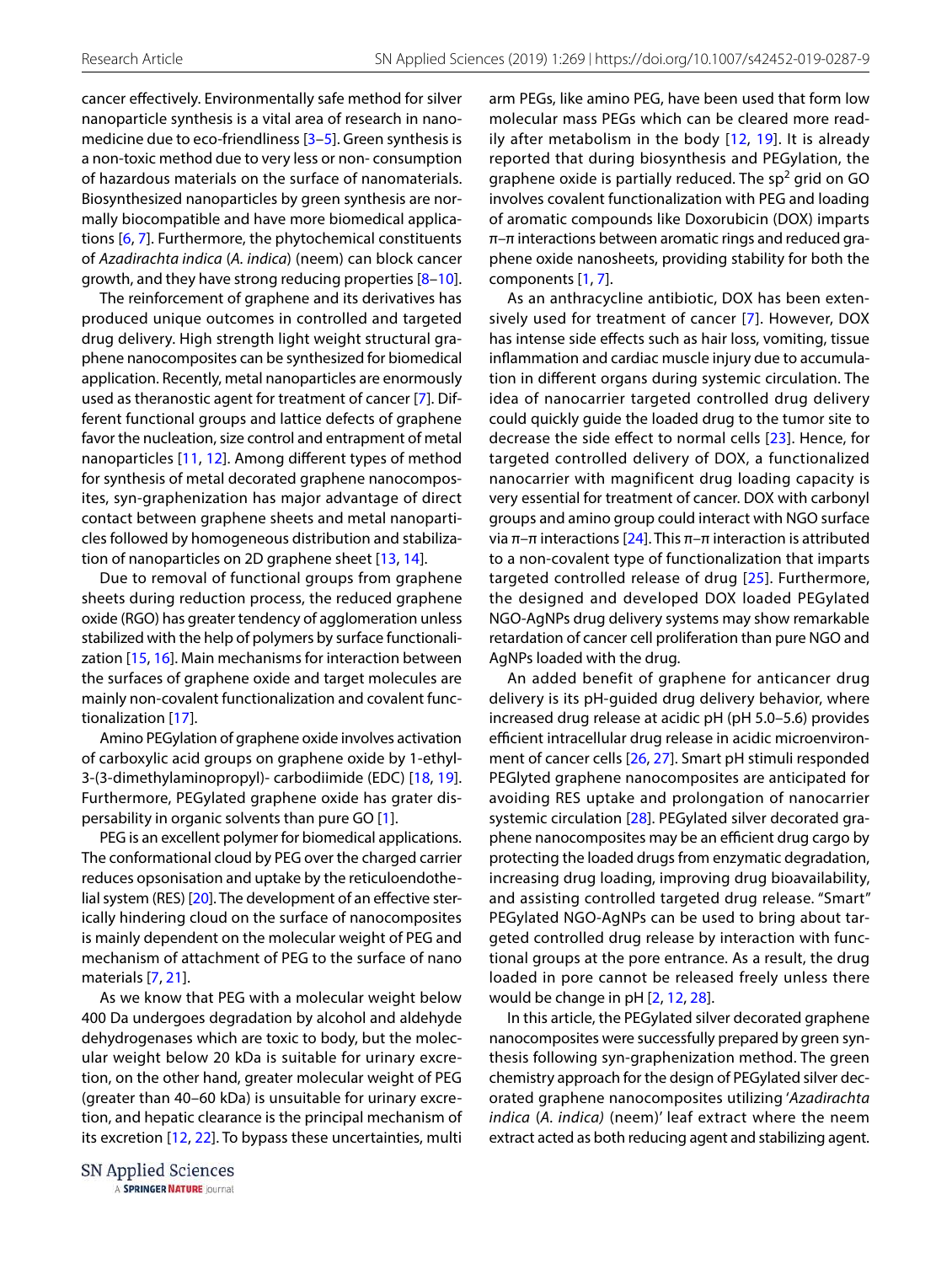Aforementioned approach was adopted because there is no previous report on green synthesis of theranostic platform utilizing amino PEG tethered NGO-AgNPs nanocomposites for in vivo drug delivery application to treat cancer. Considering the benefits (mentioned earlier), nanocomposites were prepared by incorporating amino PEG (molar mass 5000 Da). Moreover, PEGylated NGO-AgNPs nanocomposites were also produced using doxorubicin (DOX) as a model antitumor drug. Finally, characterisation, drug release, and cytotoxicity studies of the prepared drug loaded smart nanocomposites were carried out.

# **2 Materials and methods**

### **2.1 Materials and reagents**

Experiments were carried out using Ultrapure Millipore water. Graphite powder (99.5%) was purchased from HiMedia Laboratories, Mumbai, India; Sulfuric acid from Finar Reagents, Ahmedabad, India; Hydrochloric acid from Merck Specialities Pvt. Ltd., Mumbai; potassium permanganate from Finar Reagents, Ahmedabad, India; and Hydrogen peroxide from SDFCL Limited, Mumbai. Silver nitrate (AgNO<sub>3</sub>; 99.0%), Amine functionalized methoxypolyethylene glycol (mPEG-NH<sub>2</sub>; Mw 5000), 1-ethyl-3-(3dimethylaminopropyl) carbodiimide hydrochloride (EDC; 99.0%) 3-(4, 5-dimethylthiazol-2-yl)-2,5-diphenyl-tetrazolium bromide (MTT), N-hydroxy succinimide (NHS; 99%) and N-acetylcysteine (NAC; ≥ 98%) were obtained from Sigma-Aldrich (USA). Doxorubicin hydrochloride (DOX; 98.0–102.0%) was procured from Cayman chemical company (USA). All chemicals were used as received.

### **2.2 Nanoformulation preparation method**

### **2.2.1 Ecofriendly synthesis of NGO**

Commonly graphite is oxidized by treatment with KClO<sub>3</sub>, KMnO<sub>4</sub> and fuming NaNO<sub>3</sub> in presence of concentrated  $H_2$ SO<sub>4</sub>. Oxidation of graphite to graphine oxide by using the above mentioned agents involves the generation of the toxic and explosive gas(es) like NO<sub>2</sub>, N<sub>2</sub>O<sub>4</sub>, and/or ClO<sub>2</sub>. For the preparation of GO, like Lei et al. [\[29](#page-15-26)] modified Hummers method was further modified in the present investigation to get rid of toxic gases and some impurities. This was done by using  $KMnO_4$  in presence of concentrated  $H<sub>2</sub>SO<sub>4</sub>$  along with drop wise addition of dilute aqueous solution of  $\mathsf{H}_2\mathsf{O}_2$ . Furthermore, the above ecofriendly synthesized aqueous suspension of GO was stirred up to 12 h and ultrasonicated for 30 min to get exfoliated GO. Subsequently, the prepared NGO was filtered and freeze dried to carry out different characterisation studies.

#### **2.2.2 Preparation of aqueous leaf extract of A. indica**

Finely chopped 40 g of washed, dried leaves of 'Azadirachta indica (A. indica) (neem)' were mixed with 200 ml of Millipore water in a 300 ml Erlenmeyer flask and steam distilled at 100 °C for 15 min with continuous stirring in order to obtain light green colour aqueous suspension. Then the cooled filtered extract was centrifuged at 7000 rpm for 15 min to separate the solid content. The extract of neem leaves was stored in an air tight container at 4 °C for its (further) use in synthesis of nanoparticles.

# **2.2.3 Green synthesis of silver decorated NGO nanocomposites**

Reducing silver nitrate (AgNO<sub>3</sub>) with aqueous extract of neem leaves in aqueous NGO solution, silver decorated NGO nanocomposites were synthesized. Forty milliliter of  $10^{-3}$  (M) of AgNO<sub>3</sub> solution were mixed with colloidal dispersion of NGO (1 mg/ml), which was prepared by using deionized water following ultra-sonication for 1 h. This mixture was transferred to a volumetric flask after sonication for another 30 min. Aqueous leaf extract of neem (like 6, 8 and 10% v/v) was added separately to each of NGO and AgNO<sub>3</sub> mixture drop wise under vigorous stirring at room temperature for 1 h. This procedure was repeated thrice for optimization of reducing agent by changing the volume of aqueous leaf extract of neem by 6, 8 and 10% v/v to ensure optimum synthesis of AgNPs on NGO nanoplatform. The color of the mixtures gradually changed to dark-brown, resulting in synthesis of nanocomposite. The AgNPs were formed by the ecofriendly reduction of Ag<sup>+</sup> ions utilizing the herbal reducing agent. The presence of AgNPs was primarily validated by appearance of plasmon absorption band in UV–Vis spectra. After proper ultra-centrifugation and washing by deionized water, the NGO-AgNPs composites were dried by lyophilization.

## **2.2.4 Preparation of functionalised PEGylated silver decorated graphene nanocomposites (NGO‑AgNPs‑PEG)**

In order to bypass the toxicity profiles of the graphenebased nanomaterials, different biocompatible polymers like chitosan [\[29](#page-15-26)], dextran [[30\]](#page-15-27), and polyethylene glycol [\[18\]](#page-15-15) were used as functionalizing agents to enhance biocompatibility of functionalized graphene. The hydrophilicity, colloidal stability and biocompatibility of the NGO-AgNPs nanocomposites may be improved by amino PEGylation. For amino PEGylation, 10 ml of mPEG-NH<sub>2</sub> (50 mg/ml) was mixed with 18 ml of metallic NGO nanocomposite (0.5 mg/ml), and the mixture was ultrasonicated for 1 h. The oxygen containing functional groups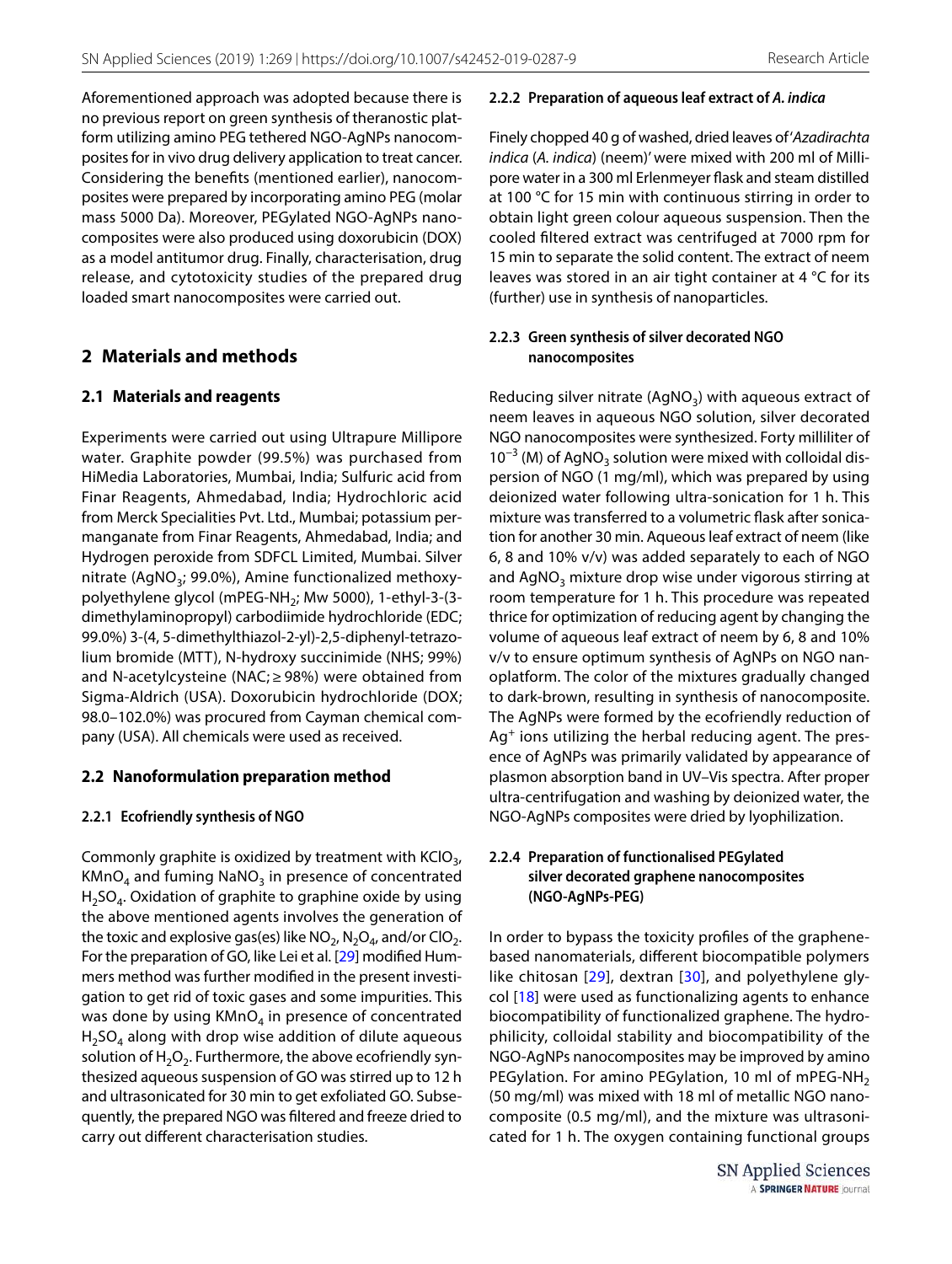were activated by incorporating 6 ml of EDC (20 mg/ml) and 6 ml of NHS (16 mg/ml) to the NGO amino PEG dispersion with vigorous stirring for 12 h, and then functionalized NGO-AgNPs-PEG nanocomposite was washed and purified by using Millipore water. Hydrophilic biocompatible PEGylated graphene nanocomposite thus obtained was used for loading of DOX.

# **2.2.5 Preparation of drug encapsulated PEGylated graphene silver nanocomposites**

DOX loading was carried out by the addition of different amounts of drug with the pure graphene oxide and PEGylated graphene silver nanocomposite. The nanocomposites were added to each of the aqueous solutions of drug (containing 50 μg/ml) to produce formulations like  $\mathsf{F}_0$  (10  $\mu$ g/ml of GO),  $\mathsf{F}_1$  (1  $\mu$ g/ml of NGO-AgNPs-PEG),  $\mathsf{F}_2$ (10  $\mu$ g/ml of NGO-AgNPs-PEG), and  $F_3$  (100  $\mu$ g/ml of NGO-AgNPs-PEG) and were kept in shaking incubator at 28 °C for 24 h for optimum drug loading. After 24 h, dialysis was carried out for removal of unloaded DOX, and its progress (by dialysis) was monitored by UV–Vis spectroscopic analysis. Then the purified drug loaded nanocomposites were lyophilized to obtain DOX-loaded NGO-AgNPs-PEG nanocomposites for further qualitative analysis.

# **2.3 Characterization techniques**

UV/Vis spectra of pure NGO, pure DOX, NGO-AgNPs, and NGO-AgNPs-PEG-DOX dispersions were recorded with a Shimadzu 160 spectrophotometer within 200–800 nm wavelengths [[31\]](#page-15-28). Initially, the  $\lambda_{\text{max}}$  of DOX was determined. The absorbance of pure DOX solutions containing 2, 4, 6, 8, 10, 20 and 50 µg/ml at its  $\lambda_{\text{max}}$  was determined. For the determination of concentration of DOX in an unknown sample, the standard curve or calibration curve was plotted by taking its respective values of concentration vs absorbance.

Fourier transform infrared spectroscopy-attenuated total reflectance (FTIR-ATR) analysis was carried out by using a Perkin Elmer Spectrum RX. In order to determine purity and chemical compatibility, pure NGO, mPEG-NH<sub>2</sub>, AgNPs, NGO-AgNPs-PEG, DOX, and NGO-AgNPs-PEG-DOX were mixed separately with spectroscopic grade potassium bromide (KBr) powder and then after compression sample loaded KBr pellets were scanned in the range of 400–4000 cm−1 [[31](#page-15-28)].

By keeping the gold coated samples on aluminum stub using Nova Nano FESEM 450 with an accelerating voltage of 20 kV, Field emission scanning electron microscopic (FESEM) analysis was done to study surface morphology of NGO, AgNPs and NGO-AgNPs, AgNPs present in the nanocomposites. Elemental analysis of NGO-AgNPs was done using energy dispersive spectroscopy by Nova Nano FESEM/EDS 450, applying 15 kV accelerating voltages [\[31](#page-15-28)].

Microstructural investigation of the selected area of NGO, AgNPs and NGO-AgNPs was carried out on a copper grid using high-resolution transmission electron microscopy (HRTEM, JOEL-JEM 2100) with an accelerating voltage of 200 kV at around 28 °C. The selected area electron diffraction (SAED) measurement of pure NGO, pure AgNPs and AgNPs in NGO-AgNPs nanocomposite was performed [[32](#page-16-0)].

To determine change in crystallinity after incorporation of AgNPs into NGO, XRD studies of pure NGO and NGO-AgNPs nanocomposite were performed at 2θ values from 5° to 80° using the Bruker D8 ADVANCED diffractometer equipped with the CuKα line at 1.5418 Å as radiation source [[31](#page-15-28)].

The zeta potential values of NGO, NGO-AgNPs-PEG, pure DOX and NGO-AgNPs-PEG-DOX were determined by a Malvern Zetasizer (Malvern Instruments, UK) to ascertain stability of nanocomposites in biological fluid. The zeta potential distribution values were obtained from the graph between zeta potential and total counts [\[7\]](#page-15-5).

From the above-mentioned characterization techniques, it is clear that identical samples were not used for different tests. Considering the requirements, only appropriate samples were included.

# **2.4 In vitro studies**

# **2.4.1 Drug entrapment efficiency (%EE) and drug loading content (%DLC)**

DOX content in NGO-DOX and NGO-AgNPs-PEG-DOX nanocomposite was determined by dissolving the DOXloaded nanocomposites in dimethylformamide (DMF). The concentration of DOX in the DMF was measured from the UV–Vis spectra at 480 nm. The amount of DOX, which was incorporated into the PEGylated graphene nanocomposites, was calculated by deducting the amount of supernatant with free DOX from the total amount of DOX that had been initially added. Drug entrapment efficiency and drug loading content of NGO-DOX and NGO-AgNPs-PEG-DOX nanocomposites were calculated according to the formula followed by Li et al. [\[33\]](#page-16-1).

# **2.4.2 Drug release response**

The release behavior of DOX from DOX-loaded graphene oxide and functionalized PEGylated graphene nanocomposites was also evaluated by dialysis. One milliliter each of DOX-loaded NGO (50 mg/ml) and functionalised PEGylated graphene silver nanocomposites solutions (50 mg/ml) were sealed separately in molecular weight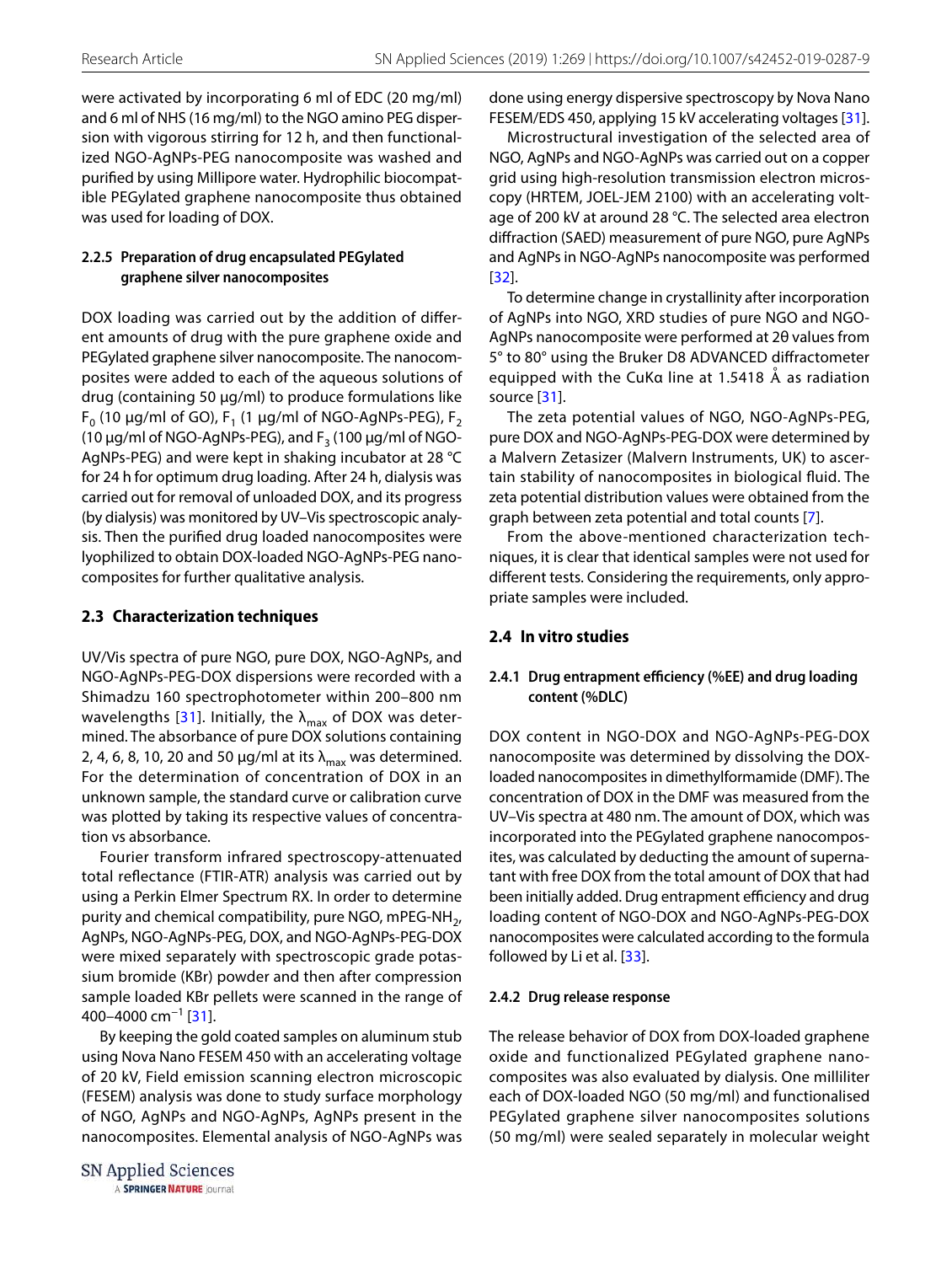cut-off (MWCO: 3500 Da) membrane and were dialyzed against 20 ml of phosphate buffered saline at pH of either 7.4 or 5.4 at 37 °C on horizontal shaker. At different time points, aliquot of the released solution (PBS) with DOX was taken out and periodically replaced with fresh PBS (volume equivalent to the volume of fraction withdrawn) to maintain a constant volume. Amount of released DOX from DOX-loaded GO and functionalised PEGylated graphene silver nanocomposites was obtained at 0.5, 1, 2, 3, 4, 5, 6, 7, 8, 12, 24, 36, 48, 72, 120 h by measuring concentrations of released DOX in solution outside of MWCO membrane by UV–Vis spectroscopic analysis at a  $\lambda_{\text{max}}$  of 480 nm [[34](#page-16-2)]. To improve the quality of analytical data and accuracy, the aliquots were collected at three different points of dialysis solution and average of percentages of drug release was considered.

#### **2.4.3 Release kinetics**

In order to understand the kinetic and mechanism of DOX release, results of the in vitro drug release study of the nanoformulations were fitted with different kinetic models like zero order release kinetics, first order release kinetics, Higuchi's model, and Korsmeyer–Peppas model [\[35\]](#page-16-3). The release exponent of Korsmeyer–Peppas model (n value) could be used to characterize pattern of DOX release from different nanocomposites. In order to compare the release data of the formulations, dissimilarity  $(f_1)$  and similarity  $(f_2)$ factors were considered.

### **2.5 Cytotoxicity study**

The cytotoxicity of different samples was ascertained against a cancer cell line, HeLa cell line (cervical cancer of a young African-American woman, Henrietta Lacks), and another normal cell lines, HaCaT (human keratinocyte cell line), using MTT assay [[36\]](#page-16-4). The cells cultured in DMEM (Dulbecco's Minimum Essential Medium) were seeded at a density of  $2 \times 10^4$  cells/ml in a 96 well plate containing 100 µl of the respective culture medium in each well and allowed for 24 h proliferation. NGO, neem leaf extract, AgNPs, NGO-AgNPs, NGO-AgNPs-PEG, pure DOX, NGO-DOX, and NGO-AgNPs-PEG-DOX at various concentrations were separately added to the cells and incubated for 48 h. MTT (10 µl of 5 mg/ml stock) was added 6 h before the end point and their cell viability was evaluated by MTT assay after 48 h. Aliquot of medium was withdrawn, and dimethyl sulfoxide (100 µl) was added for dissolving the formazan byproduct. Percentage cell viability was calculated by measuring absorbances (at 570 nm) of test sample and control by using a microplate reader.

The detail map of the surface features of the cell lines after treatment and nanocomposites embedded in the cells were captured by phase contrast microscopy in tapping mode.

# **3 Results and discussion**

#### **3.1 Characterization of graphene nanocomposites and drug**

One main UV absorbance peak at 231 nm has been assigned to sp2 hybrid regions of C–C and C=C bonds, and sp3 hybrid regions of the C=O bond denoted by a shoulder peak at about 303 nm (Fig. [1](#page-5-0)a). The overall features of UV spectrum and absorption peaks of synthesized GO are identical to that of the GO samples as reported in literature [\[37\]](#page-16-5).

The values of  $\lambda_{\text{max}}$  of DOX were found to be 234, 252, 288 and 480 nm which matches with the product information of Doxorubucin (Hydrochloride) supplied by Cayman chemicals (Fig. [1](#page-5-0)a). This result indicates the drug was pure, stable and free from impurities. The regression equation of standard curve was obtained as follows:  $y = 0.015x + 0.008$ , where y is the absorbance value and x is the concentration of DOX (Fig. [1b](#page-5-0)) (Table. S1). The R square value of the regression equation obtained from standard plot of DOX was found to be 0.999, indicating good linearity of UV–Vis measurement within DOX concentration in the range of 2–50 μg/ml. Moreover, the standard deviations of the samples were all less than 0.1%, suggesting good precision of this method.

In the present study, like several investigations, the appearance of a characteristic sharp surface plasmon resonance band at  $\lambda = 430$  nm (between 400 and 500 nm) implies the formation of AgNPs [[38](#page-16-6)]. The reduction in progress of NGO was observed by UV–Vis spectroscopy. As shown in Fig. [1](#page-5-0)c, the intensity of two UV–Vis absorption peaks centred at 231 nm is due to presence of NGO. After reduction by neem extract, the peak at 231 nm gradually red-shifted to 269 nm, which may be attributed to electronic conjugation reaction [[39](#page-16-7)]. The presence of Ag nanoparticles in the nanocomposite was confirmed by the UV–Vis spectra by appearance of surface plasmon resonance band at  $\lambda$  = 436 nm in the absorption spectrum of NGO-AgNPs nanocomposite (Fig. [1c](#page-5-0)) [[40](#page-16-8)].

The sharp localized surface plasmon resonance (LSPR) peak between 400 and 500 nm did not shift to longer wavelengths with increasing the silver concentration both in AgNPs and NGO-AgNPs [[32\]](#page-16-0). It indicates that addition of neem extract as a reducing agent prevents agglomeration of the nanocomposites. However, a 9 nm red shift accompanied with a narrowing of the plasmon resonance of AgNPs in NGO-AgNPs was observed after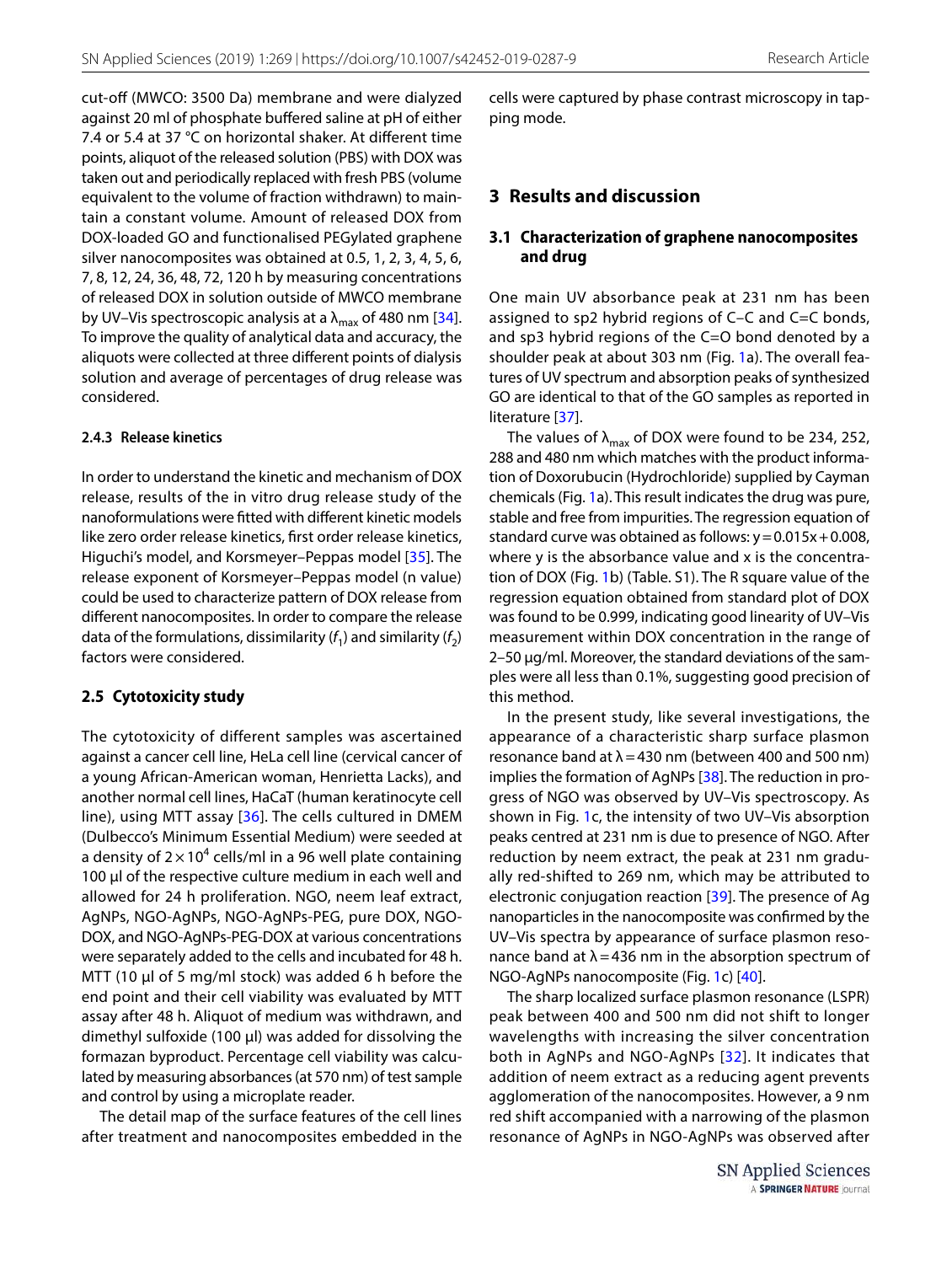



<span id="page-5-0"></span>**Fig. 1 a** UV–Vis spectra of pure NGO and pure doxorubicin (DOX) in doubled distilled water. **b** Calibration curve of pure DOX solution. **c** UV–Vis spectra of synthesized NGO-AgNPs at different concentra-

reduction, which is most probably due to adsorption of AgNPs on NGO sheet which leads to change in size of AgNPs [\[41\]](#page-16-9).

Absorbance of graphene silver nanocomposites synthesized at 1 h with various concentrations of neem extract was monitored by UV–Vis spectroscopy. The formation of stable AgNPs was confirmed by the appearance of LSPR band of AgNPs for these sample at around  $\lambda_{\text{max}}$  ~ 400–500 nm in UV–Vis spectral pattern of NGO-AgNPs.

Moreover, the intensity of absorbance of AgNPs after 1 h is directly proportional to the concentration of neem extract (2–10% v/v). The maximum absorbance of AgNPs at 1 h was obtained by the reaction of 10% v/v of neem extract. The UV–visible spectroscopy was used to study the concentration dependent synthesis of AgNPs using 2–10% v/v of neem extract. The optimal reaction time has been found to be 1 h for reduction of AgNO<sub>3</sub>, as there is no further change in absorbance of the nanocomposites observed in UV–Vis spectrum (Fig. [1](#page-5-0)c).

SN Applied Sciences A SPRINGER NATURE journal

tions of aqueous neem leaf extract. **d** UV–Vis spectra of DOX loaded NGO-AgNPs-PEG at different concentrations of DOX

After DOX loading to NGO-AgNPs-PEG at different concentrations, it was found that very minute shift in  $λ_{max}$  value and plasmon bandwidth (Δλ) (10 nm), indicating higher in vitro stability of NGO-AgNPs-PEG nanocomposite (Fig. [1d](#page-5-0)). By comparing the UV–Vis spectra of pure DOX with DOX loaded nanocomposite, the values of  $λ_{max}$  of DOX (234, 252, 288 and 480 nm) were found to be little bit changed in the nanocomposites. The peak at 234 nm remained unchanged indicating the presence of DOX. While the peak at 252 nm shifted to 269 nm, the peak at 288 nm was not prominent. Finally, the band at 480 nm merged with the LSPR band of AgNPs. This result indicates that there was a covalent interaction between NGO-AgNPs-PEG with DOX.

The FTIR spectra of GO sheet showed prominent adsorption bands for the carboxyl C=O (1726 cm<sup>-1</sup>), aromatic C=C (1625 cm<sup>-1</sup>), epoxy C-O (1227 cm<sup>-1</sup>), alkoxy C-O (1094 cm<sup>-1</sup>), and hydroxy –OH (3407 cm<sup>-1</sup>) groups [[42](#page-16-10)]. The peak at 833 cm<sup>-1</sup> represents the bending vibration of C-H group. The oxidation of graphite powder to GO has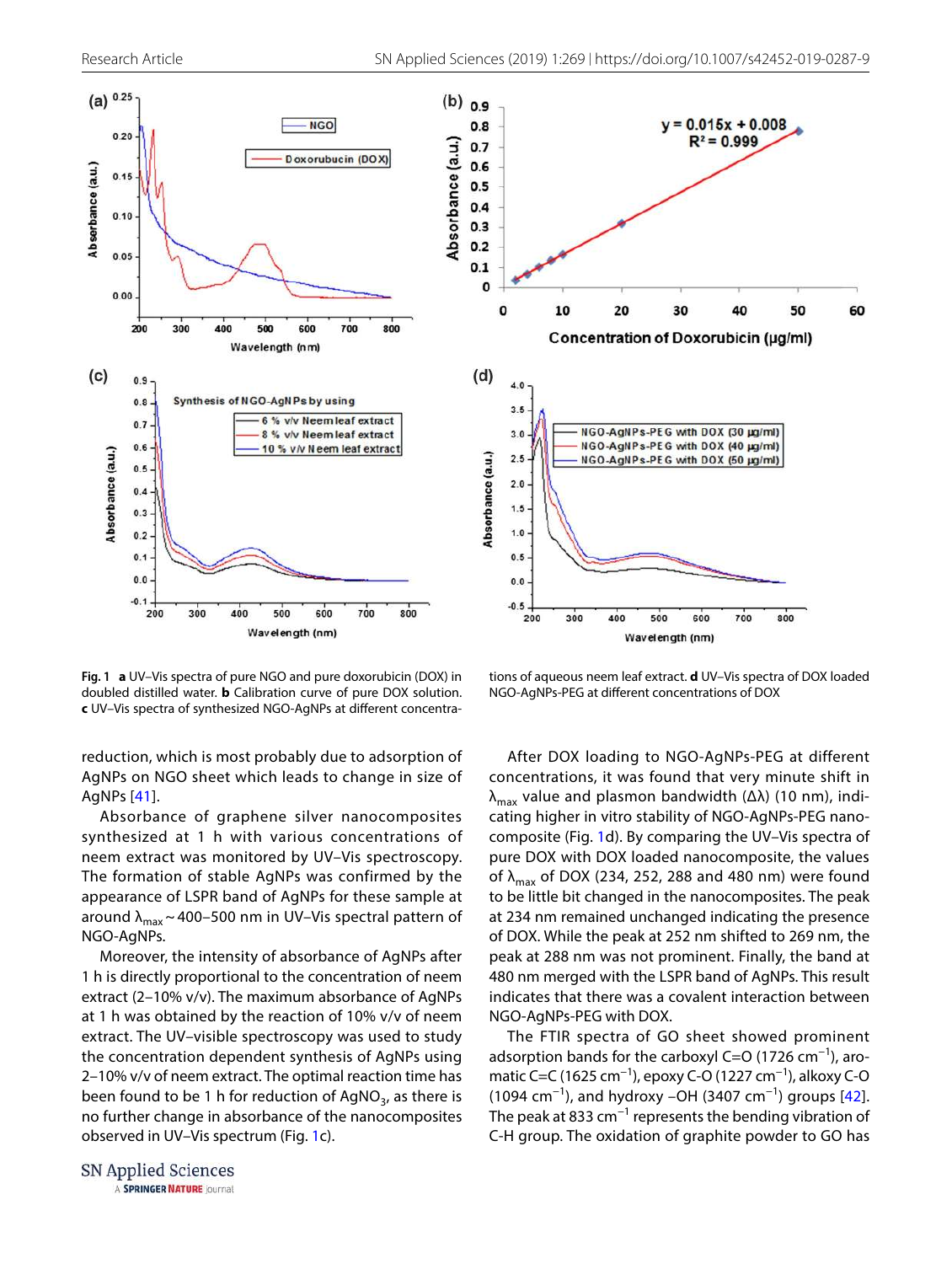been confirmed by the presence of oxygen-containing functional groups [[43](#page-16-11)]. The absorptive property of GO, was shown by a broad peak at 3407 cm<sup>-1</sup>, is contributed by O-H stretch of H<sub>2</sub>O molecules absorbed on its surface (Fig. [2\)](#page-6-0) [[44](#page-16-12)]. The results of UV–Vis and FTIR analyses demonstrate the successful synthesis of GO.

Figure [2](#page-6-0) shows FTIR spectra of AgNPs which ascertain the purity and nature of the silver nanoparticles. A broad band observed at 3434 cm<sup>-1</sup> was assigned to stretching vibrational mode of hydroxyl groups of absorbed water on AgNPs.

Moreover, sharp and strong absorption band at 1636 cm−1 was attributed to the stretching vibration of carbonyl (C=O) group of amide. The band at 1384  $cm^{-1}$ was due to C–C and C–N stretching. The present study sample shows the characteristic band at 668 cm<sup>-1</sup> (below 1000 cm−1), which is ascribed to lattice vibration of silver oxide indicating the successful synthesis of silver nanoparticle [[45](#page-16-13), [46\]](#page-16-14).

FTIR spectra of NGO-AgNPs nanocomposites were measured to confirm the successful formation of nanocomposites (Fig. [2\)](#page-6-0). The most remarkable absorption band corresponds to the -OH stretching vibration, centred at 3550 cm−1, is for the NGO-AgNPs nanocomposites; which is due to abundant amounts of hydroxyl groups on NGO. The shift of -OH stretching vibration to longer wave numbers in the nanocomposite is attributed to interactions between AgNPs and NGO [\[46](#page-16-14)]. The peaks at 1726 cm<sup>-1</sup> for NGO and 1710 cm<sup>-1</sup> in case of NGO-AgNPs nanocomposites can be assigned to the stretching vibration of carboxylic (C=O) groups  $[46, 47]$  $[46, 47]$  $[46, 47]$  $[46, 47]$ . The residual sp2 structure of NGO was confirmed with the C=C bending vibration at 1586 cm<sup>−1</sup>. By comparing the spectra of pure Ag, the band patterns at 1384 cm<sup>-1</sup> and 648 cm<sup>-1</sup> (below 1000 cm<sup>-1</sup>)



<span id="page-6-0"></span>**Fig. 2** Comparative FTIR-ATR spectra of pure NGO; mPEG-NH<sub>2</sub>; AgNPs; NGO-AgNPs-PEG; DOX; and NGO-AgNPs-PEG-DOX

indicate the presence of AgNPs in the nanocomposites. The peak at 809 cm<sup>-1</sup> in NGO shifted to 833 cm<sup>-1</sup> in NGO-AgNPs, which represents the bending vibration of C–H group [[47](#page-16-15)].

However, the decrease in the intensity of the absorption bands of the oxygenated functional groups could be attributed to both the slight reduction of GO in the production process of NGO-AgNPs nanocomposite and the existence of the AgNPs on the surface of NGO nanosheets. The change and appearance of new peaks in the case of NGO-AgNPs nanocomposites revealed the interaction between silver ions of AgNPs and the un-reduced hydroxyl and carboxyl groups on the surface of the NGO with successful decoration of AgNPs on NGO [[41,](#page-16-9) [48](#page-16-16)].

In FTIR spectra of mPEG-NH2, the NH stretching mode was found between 3500 and 3450 cm<sup>-1</sup> and the band observed at 1557 cm−1 corresponds to NH bending vibration of amino group. In addition, the peak at 2888 cm<sup>-1</sup> was assigned to C–H stretching of methoxy ( $CH<sub>3</sub>$ –O) groups.

The covalent bonding of mPEG-NH<sub>2</sub> and NGO-AgNPs was evaluated by FTIR spectroscopy. The carboxyl C=O band at 1726 cm−1 was significantly diminished after interaction of NGO with mPEG-NH<sub>2</sub>. Simultaneously, new peaks for amide-I vibration modes of mPEG-NH<sub>2</sub> at 1638 and 1500 cm−1 were found on the FTIR spectra of NGO-AgNPs-PEG. These results indicate covalent binding and formation of ester linkage between mPEG-NH<sub>2</sub> and NGO-AgNPs. As an environmental friendly reducing agent, aqueous leaf extract of neem has been utilized for the chemical reduction. The excess aqueous leaf extract of neem was removed by repeated washing from NGO-AgNPs conjugate. However, incorporation of certain nitrogenous moieties into graphene nanosheets could not be blocked [[49](#page-16-17)].

For FTIR spectra of pure DOX, the peaks for NH stretching and bending vibrations of amino group were observed at 3436  $cm^{-1}$  and 1480  $cm^{-1}$ , respectively. The band at 1628 cm−1 suggests the quinone group of DOX. In addition, the peak at 2885  $cm^{-1}$  attributed to C–H stretching may be due to the methoxy group (CH<sub>3</sub>–O) [[36](#page-16-4)].

After DOX was incorporated onto NGO-AgNPs-PEG, the FTIR bands of NGO-AgNPs-PEG-DOX (Fig. [2](#page-6-0)) revealed characteristic modes of DOX molecules. The peak at 1638  $cm^{-1}$ corresponds to the quinone group of DOX in drug loaded composite. In addition, the band assigned to C–H stretching was shifted from 2885 to 2879  $cm^{-1}$  due to the methoxy group ( $CH<sub>3</sub>-O$ ) in that sample. In addition, increased intensity of the C–O vibration at 1640 cm−1 and emergence of the new bands at 1458 and 1351 cm−1 assigned to the N–H deformation mode of the amide bonds (amide II) indicates the covalent coupling and loading of DOX to nanocomposites. The band patterns at 1384  $cm^{-1}$ and 667 cm<sup>-1</sup> (below 1000 cm<sup>-1</sup>) suggest the presence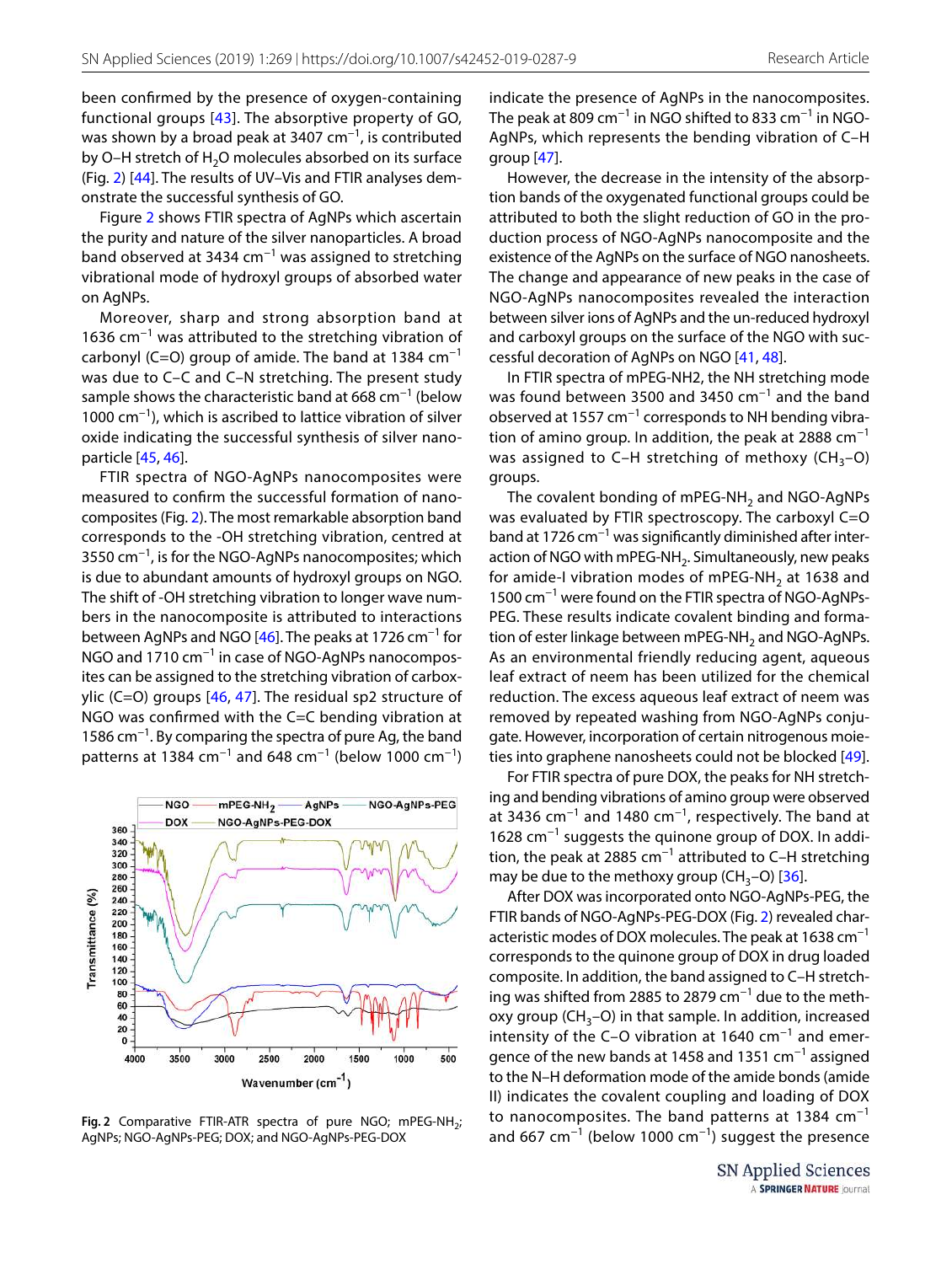of AgNPs in the nanocomposites. Another peak can be assigned at 1096 cm−1 corresponds to C–N vibration of the amine groups on mPEG-NH<sub>2</sub> [\[36\]](#page-16-4). These characteristics indicate the surface embarking of NGO-AgNPs and DOX was successfully and abundantly incorporated onto NGO-AgNPs-PEG.

The morphologies of the produced NGO, AgNPs and NGO-AgNPs nanocomposites were characterized by FESEM (Fig. [3\)](#page-7-0). The GO shows highly wrinkled morphology because of the oxygenated functional groups on the surface (Fig. [3](#page-7-0)a). This indicates the formation of well exfoliated NGO. Furthermore, pure cerium nanoparticles show more agglomeration (Fig. [3b](#page-7-0)). The partial reduction of GO to RGO in RGO-AgNPs led to a smoother surface, possibly due to the removal of oxygen containing groups. It is of importance to note that the AgNPs (indicated by large no of white spots) are immobilized on the surface of RGO **(**Fig. [3c](#page-7-0), d**)**. Actually, these white dots are deposited and well-dispersed onto the surfaces of the RGO sheets. This distinct structure directly demonstrates the perfect assembly between AgNPs and the RGO sheets. Moreover, it has been proved that the aggregation of AgNPs inhibited by the strong adhesion and interaction between graphene sheets and AgNPs during synthesis of RGO-AgNPs [[31](#page-15-28), [50](#page-16-18)].

Smart phase mapping image of NGO-AgNPs by FESEM Energy Dispersive X-Ray (EDX) spectroscopy show the presence of only Carbon, oxygen and silver which proves the purity of the nanocomposites and oxidation of graphite layers (Fig. [3](#page-7-0)e). In addition, the elemental analysis of the prepared NGO-AgNPs by using EDX spectrum indicates the presence of carbon (48.70%), oxygen (32.58%), silver (18.72%) and gold (gold peak was attrib-uted gold coating on sample during analysis) (Fig. [3f](#page-7-0)). This information suggests that graphene was present in purified and partially oxidised form. Silver atoms (free from impurities) are adsorbed on the surface of the NGO sheet. The existence of O signals along with the Ag indicates the AgNPs are crowned by phytochemicals through oxygen atom. Few layers of graphene oxide are found from HRTEM micrographs of NGO. In addition, at several places on graphene oxide nanosheets wrinkles were prominent (Fig. [4a](#page-8-0)). These wrinkles were probably due to oxidation of carbon atoms during synthesis. The selected area of electron diffraction (SAED) patterns exhibit only one set of hexagonal diffraction pattern which suggests hexagonal lattice plane of NGO with high crystallinity (Fig. [4](#page-8-0)a) [\[51](#page-16-19), [52](#page-16-20)].

Surface morphology and particle size of the AgNPs were ascertained using HRTEM. Most of the AgNPs were roughly circular in shape with smooth edges. The rings of SAED pattern reveal the single face-centered cubic (fcc) crystalline property of the spherical AgNPs with a preferential growth direction along the (110), (200), (220) and (311) XRD planes of silver (Fig. [4](#page-8-0)b). In accordance with the UV–Vis spectroscopic analysis, the TEM images demonstrate roughly spherical AgNPs are irregularly polydispersed on NGO (Fig. [4c](#page-8-0)). The strong signal of the silver atoms suggests the crystalline property of AgNPs. In



<span id="page-7-0"></span>**Fig. 3** FESEM images of **a** pure NGO showing exfoliation; **b** pure AgNPs with reduced agglomeration; **c**, **d** NGO-AgNPs showing dispersion of AgNPs on NGO sheet; **e** elemental mapping of NGO-

AgNPs showing elemental purity; and **f** energy dispersive X-ray (EDX) spectrum showed higher percentage of carbon signals along with oxygen and silver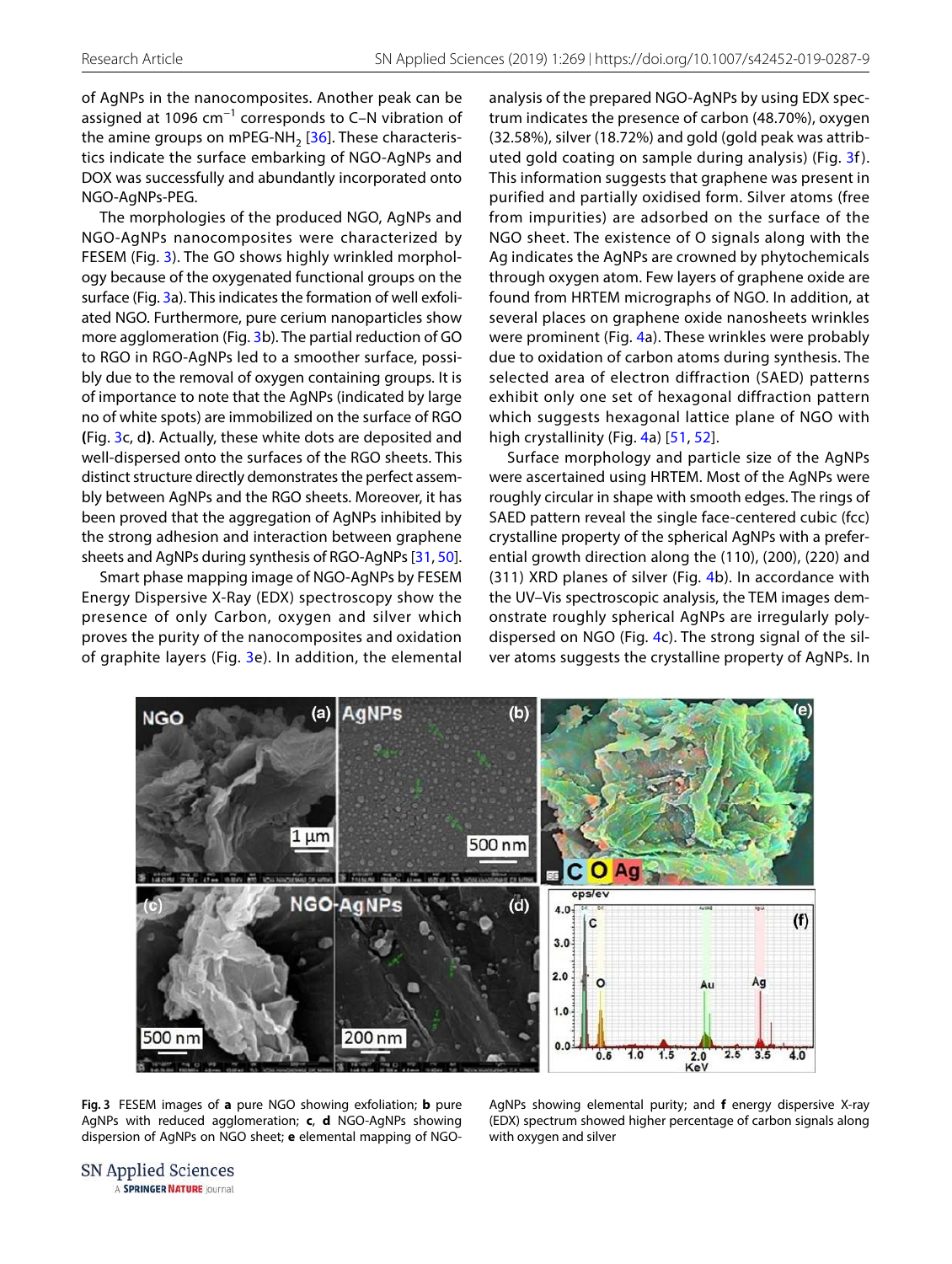<span id="page-8-0"></span>**Fig. 4** HRTEM images with their respective selected area electron diffraction (SAED) pattern of **a** pure NGO; **b** pure AgNPs; **c** NGO-AgNPs; **d** smart phase elemental mapping of NGO-AgNPs showing higher percentage of carbon signals along with oxygen and silver; **e** particle size of AgNPs dispersed on NGO sheet (less than 25 nm); **f** EDX spectrum of NGO-AgNPs showing more weight percentage of oxygen than silver



addition, finger printing and fringe patterns of AgNPs have been shown in Fig. [5.](#page-8-1)

The HRTEM images of NGO-AgNPs nanocomposites reveal that AgNPs are embedded on the surface of NGO (Fig. [4](#page-8-0)c). In addition, typical SAED pattern of NGO-AgNPs sample was used to study the crystalline nature of the AgNPs in the composite. The four visible diffraction rings are indexed as the crystal planes (111), (200), (220) and (311) of face-centered cubic (fcc) metallic Ag demonstrate multiple crystal diffraction features (Fig. [4c](#page-8-0)), which clearly confirms the presence of Ag nanoparticles in the nanocomposites. The findings corroborate the results of XRD analysis of pure AgNPs (Fig. [6](#page-9-0)) [\[40](#page-16-8), [46\]](#page-16-14). Also similar to

FESEM results (Fig. [3f](#page-7-0)) the HRTEM EDX mapping image of NGO-AgNPs nanocomposite (Fig. [4](#page-8-0)d) confirms the presence of only carbon, oxygen and silver elements in it, which indicates successful formation of pure NGO-AgNPs nanocomposites [\[53](#page-16-21)]. Based on TEM analysis, it may be predicted that controlled particle size and uniform dispersion of AgNPs on graphene surface open a path for biomedical applications.

From the particle size analysis by HRTEM, it has been found that the pure AgNPs are agglomerated and larger in size (Fig. [4](#page-8-0)b) than the AgNPs on NGO (Fig. [4e](#page-8-0)). As demonstrated in Fig. [4e](#page-8-0), most of the anchored AgNPs on NGO are very small (less than 25 nm). On the other hand, AgNPs

<span id="page-8-1"></span>**Fig. 5** Images of finger printing and fringe patterns by HRTEM, taken from a typical AgNPs in the NGO-AgNPs nanocomposites showing clear lattice fringes with an interplane distance measured as **a** 0.25 nm; **b** 0.21 nm; **c** 0.15 nm; and **d** 0.14 nm corresponding to the (111), (200), (220) and (311) planes of silver crystals, which corroborate the result of XRD analysis

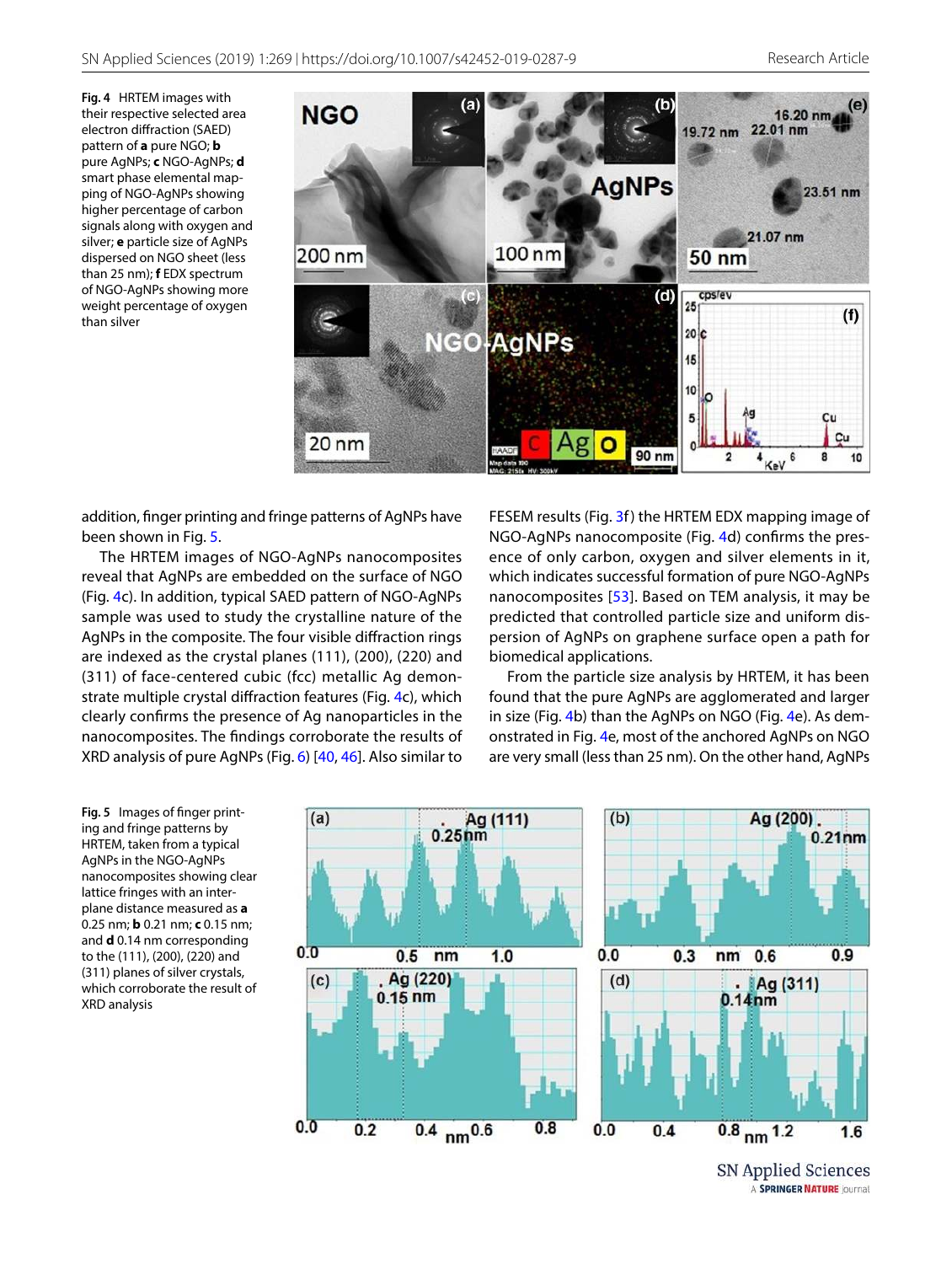

<span id="page-9-0"></span>**Fig. 6** Comparative XRD patterns of pure NGO showing (100) plane and NGO-AgNPs showing (100) plane for NGO; and (111), (200), (220) and (311) planes for AgNPs crystal lattice

synthesized without NGO was found to have an average size of 35 nm, and the particle size distribution suggested that most of them are above 30 nm. Hence, NGO has a vital role in the process of stabilization and formation of smaller AgNPs in the NGO-AgNPs nanocomposite [\[40](#page-16-8)]. EDX spectrum indicated that the presence of carbon, oxygen and silver elements were in NGO-AgNPs nanocomposites (Fig. [4](#page-8-0)f ). Results showed that silver, oxygen, and carbon, contents (wt%) of NGO-AgNPs were 10.41%, 5.19%, and 84.41%, respectively. Like Chang et al., the NGO-AgNPs synthesized in the present study have also higher weight percentage of silver (both in EDX spectra of NGO-AgNPs FESEM and HRTEM analyses) this leads a conclusion that this syn-graphenization method of green synthesis is more reproducible [\[54\]](#page-16-22). Furthermore, the percentage of elements differs from the results of FESEM EDX analysis since AgNPs is polydispersed on NGO.

The XRD analysis is further used to confirm the formation of the NGO-AgNPs nanocomposites. The GO nanosheets exhibited a broad peak at 10.5° corresponding to the (100) plane with interlayer spacing of 0.84 nm, which indicates that the ordinal structures of graphite have been exploited and that oxygen-containing functional groups have been inserted into the interspaces.

However, in the XRD patterns of NGO-AgNPs, the disappeared diffraction pattern from GO suggests that Ag NPs are intercalated into stacked GO layers [[33\]](#page-16-1). But one small broad peak at 10.97° having d-spacing of 0.80 nm was found, which may be due to the graphene nanosheet. This is indicative of the fact that graphene is partially reduced to reduced graphene (RGO) still some oxygen containing functionalities of GO are there [\[48](#page-16-16)]. Meanwhile, four prominent peaks located at 38.0°, 44.2°,



<span id="page-9-1"></span>**Fig. 7** Average values of zeta potential for NGO, NGO-AgNPs-PEG, DOX, and NGO-AgNPs-PEG-DOX

64.0° and 77.0° are ascribed to (111), (200), (220) and (311) crystallographic planes of face-centered cubic (fcc) crystal of Ag (JCPDS number 07–0783), respectively [[55](#page-16-23), [56\]](#page-16-24). These studies indicate that AgNPs are successfully decorated on the surface of NGO. The HRTEM image of a silver nanoparticle (Fig. [5](#page-8-1)) anchored to NGO, displays clear lattice fringes with interplane distances of 0.25, 0.21 and 0.15 and 0.14 nm corresponding to the (111), (200), (220) and (311) planes of silver crystals, which corroborate the result of XRD analysis (Fig. [6](#page-9-0)) (Table S2).

The electron diffraction rings, obtained from HRTEM SAED measurements as seen in Fig. [4](#page-8-0)a, represent (100) plane of NGO crystal lattice. The fringe widths measured from HRTEM at 5 nm resolution is exactly similar to the d- spacing values obtained from XRD pattern of NGO. It suggests the presence of graphitic regions within the NGO. But multiple electron diffraction rings, obtained from HRTEM SAED measurements as seen in Fig. [4](#page-8-0)b, represent (111), (200), (220) and (311) planes of AgNPs crystal lattice. HRTEM and XRD analyses demonstrated that the NGO, AgNPs, and NGO-AgNPs were synthesized using two-step process.

Zeta potential is an important criterion to determine the surface charge of nanocomposites that establishes the stability and absorption of nanocomposites at target site [[57](#page-16-25)]. The conjugation of DOX with green synthesized NGO-AgNPs-PEG nanocomposites can further be interpreted by zeta potential measurement. The zeta potential value of NGO-AgNPs-PEG (−11.7 mV) was negative which was slightly increased after DOX loading (NGO-AgNPs-PEG-DOX: − 8.9 mV) (Fig. [7\)](#page-9-1) (Table S3). Due to the presence of NGO and AgNPs, zeta potential of the nanoformulation was negative. But free DOX was found to have positive zeta potential (+ 3.2 mV). So, the attachment of doxorubicin with NGO-AgNPs-PEG might be due to weak electrostatic attraction and dative bonding [[7](#page-15-5)].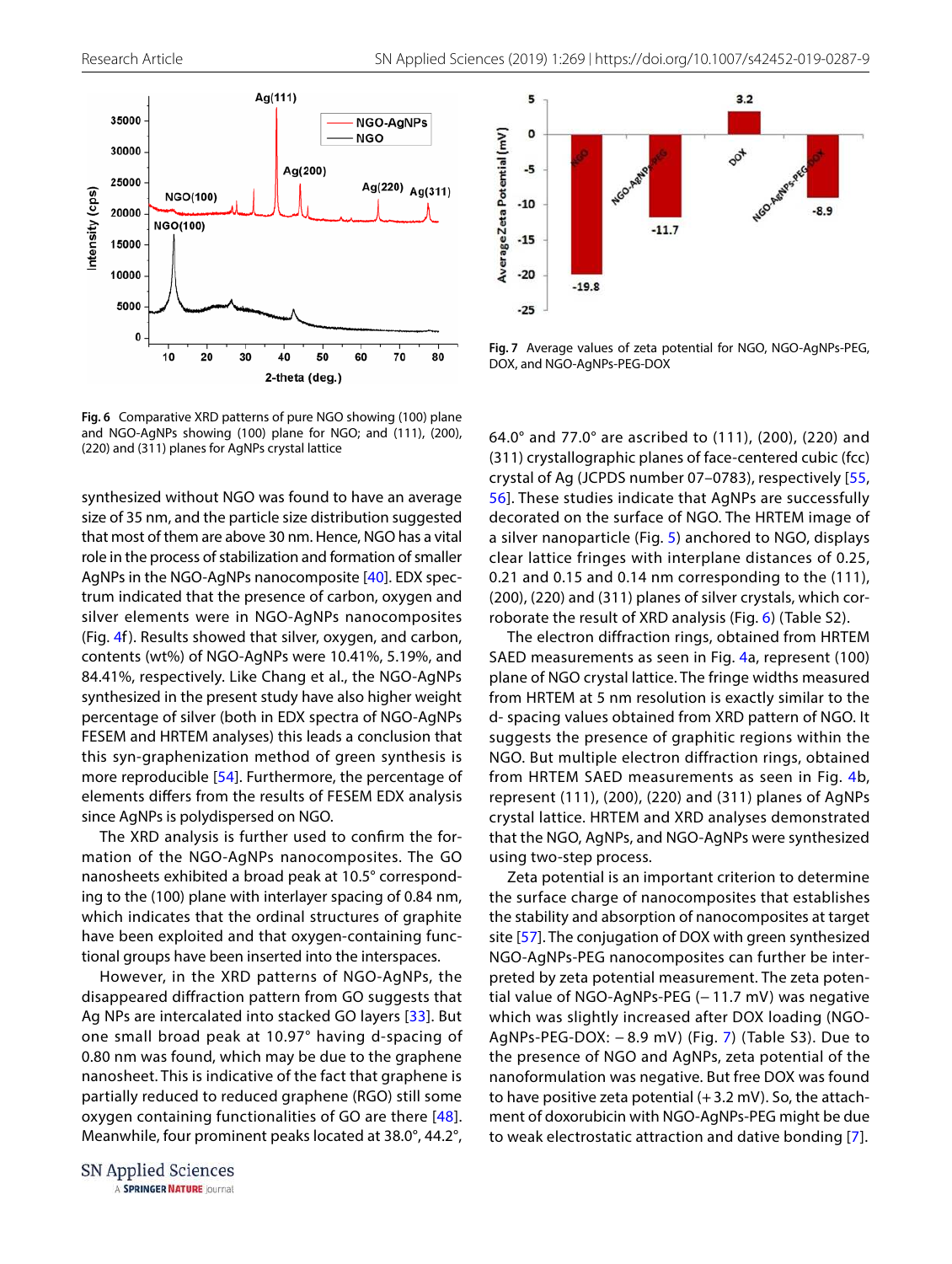Because of the deprotonation of the functional moieties present on the GO, negative surface charge of the DOX loaded nanocomposites was found. It has been reported that typically, nanoformulations with negative zeta potential exhibit high degree of stability in physiological condition and enhanced brain tumor targeting by traversing the blood brain barrier [[57,](#page-16-25) [58\]](#page-16-26). However, the positively charged nanocomposites favor protein adsorption to a larger extent, in case of free DOX, and it facilitates fast RES clearance [[59](#page-16-27)]. Furthermore, negative charges on the surface of nanocomposite prevent the non specific absorption of nanocomposite on cells. Hence, the negative zeta potential value bypasses RES clearance and renders maximum circulation time to attain optimum enhanced perme-ability and retention (EPR) effect [[60\]](#page-16-28). The EPR effect might be the main cause of more accumulation of nanocomposites in cancer cells leading to better efficacy of the loaded anticancer drug.

### **3.2 In vitro studies**

# **3.2.1 Drug entrapment efficiency (%EE) and drug loading content (%DLC)**

In order to assess the potential of NGO-AgNPs-PEG as controlled and targeted drug delivery systems, the potential of NGO-AgNPs-PEG nanocomposites as drug carrier must be determined by their drug encapsulation and drug loading properties [\[19\]](#page-15-16).

Graphene oxide is expected to have magnificent drug loading behavior due to large specific surface area. The drug encapsulation efficiency and drug loading capacity of the nanocomposites were ascertained by determining the concentration of unbound drug using UV–Vis spectroscopy. In the present study, the formulations F $_{\rm 0}$  (10  $\mu$ g/ ml of NGO),  $F_1$  (1  $\mu$ g/ml of NGO-AgNPS-PEG),  $F_2$  (10  $\mu$ g/ml of NGO-AgNPS-PEG), and  $F_3$  (100  $\mu$ g/ml of NGO-AgNPS-PEG) were subjected to drug encapsulation efficiency and drug loading capacity studies. For  $F_0$ ,  $F_1$ ,  $F_2$ , and  $F_3$ , the percentage drug encapsulation was 70%, 42%, 73%, and 79%, respectively, while their corresponding values of percentage drug loading were 198%, 194%, 218%, and 73% (Table S4). By increasing the proportions of NGO-AgNPs-PEG nanocomposites (from 1 to 10  $\mu$ g/ml) in F<sub>1</sub> and  $F_2$ , keeping drug input constant (the amount of drug dissolved in the aqueous phase during nanocomposite preparation was 50 µg/ml), the values of both percentage drug encapsulation and percentage drug loading were increased (Table S4). However, when nanocomposite input was raised from 10 to 100  $\mu$ g/ml (in cases of F<sub>2</sub> and  $F_3$ ), keeping the amount of drug constant (50  $\mu$ g/ml), the %loading was decreased (from 218 to 73%). This anomaly, in case of %loading, may be due to increase in total solids

feed in  $F_3$ . In addition to the amount of solids feed in the formulation, framework structure and architecture (pore geometry) of NGO also affect the drug loading percentage [[23](#page-15-20)]. Moreover, the highly mesoporous nature of NGO having large pore surface area may provide a good platform for better drug loading up to 218%.

In this connection, it may be mentioned that according to some researchers, pure GO can load DOX with the loading capacity up to 192%, implying GO was appeared to have a greater potency for DOX loading [\[29\]](#page-15-26). On the other hand, at the very moment DOX was loaded, DOX loaded GO sheets showed more aggregation. But, the GO modified with PEG and lactobionic acid by EDC-NHS chemistry exhibited potency for DOX loading up to 85% [[61\]](#page-16-29). Simultaneously, PEGylated green synthesised silver nanocomposites can load DOX up to 87% [\[7](#page-15-5)]. On the other hand, in the present study design, the NGO-AgNPs-PEG-DOX nanocomposites produced by EDC-NHS chemistry appeared to show synergistic drug loading up to 218%.

On the other hand, percentage drug encapsulation depends on relative proportions of nanocomposite to drug in different formulations. So, its values were increased gradually from  $F_1$  to  $F_3$ . Considering the above mentioned reasons,  $F_2$  exhibited much higher loading in the nanocomposites than  $F_1$  and  $F_3$ , whereas the value of %drug encapsulation was maximum in case of  $F_3$ .

In this connection, it may be mentioned that the drug loading and encapsulation in the NGO-AgNPs-PEG nanocomposites are appeared to be governed by the partitioning of the drug between the PEGylated nanocomposites matrix phase and the external aqueous phase [[62\]](#page-17-0), while considering the drug efficacy, loading efficiency is more vital than encapsulation efficiency. So, out of three formulations  $F_2$  was initially selected.

Prior to surface modification, the surfaces of GO had a large number of hydroxyl and carboxyl groups, and the interaction between graphene oxide and drug was mainly formed between hydroxyl and carboxyl groups. After amino modification, the oxygen containing groups on the surface of GO reduced while the number of amino groups increased. Since PEGylated nanocomposites showed more loading capacity than pure NGO (mentioned earlier), it seems that the hydrogen bonding forces formed between amino groups of NGO-AgNPs-PEG and DOX were stronger than those between pure NGO and DOX. That may be the reason why the amino modified NGO-AgNPs-PEG facilitated more drug loading capacity than pure NGO [\[63\]](#page-17-1).

The overall results suggest that the positively charged DOX molecules (in three formulations) were more easily loaded onto the surfaces of GO based nanocarrier with lower zeta potentials (mentioned earlier), indicating that electrochemical interactions as well as attractive noncovalent (π–π stacking) interactions also play a vital role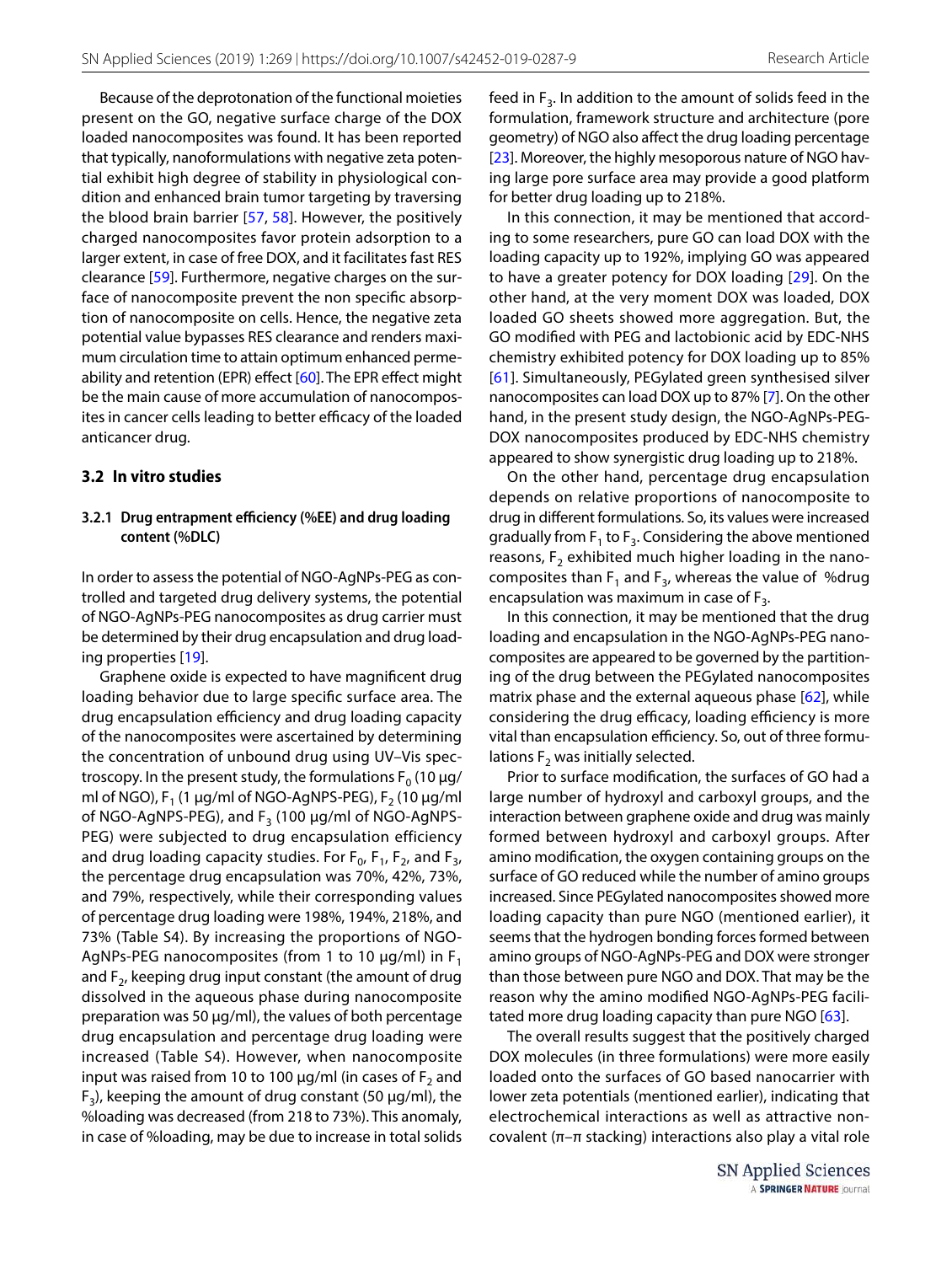in DOX loading. As a result, this nanocomposite can exhibit ultra-high DOX loading capacity and efficiency compared with many other common nano cargoes [[19,](#page-15-16) [64](#page-17-2)[–66\]](#page-17-3). Therefore, this graphene based charge-reversal nano cargo is a potential vehicle for more effective loading and delivery of DOX.

#### **3.2.2 Drug release response**

The in vitro drug release studies of  $F_0$ ,  $F_1$ ,  $F_2$ , and  $F_3$  were carried out both in phosphate buffer (pH 7.4) and in acidic buffer (pH 5.4). After 7, 13 and 24 h, in phosphate buffer, drug release was found to be 32.5%, 35.10% and 37.70%, respectively, from formulation  $F_0$ ; 26.5%, 27.10% and 27.70%, respectively, from formulation  $F_1$ ; 17.3%, 18.20% and 18.60% in case of formulation  $F_2$ ; and 15.40%, 16.30% and 16.6% from formulation  $F_3$ , whereas corresponding release values were 75.3%, 84.6% and 90.1% from formulation F<sub>0</sub>; 43.2%, 55.3.4% and 65.4% from formulation F<sub>1</sub>; 63%, 72% and 79% in case of formulation  $F_{2}$ ; and 60.4%, 69.5% and 76.1% from formulation  $F_3$  when acidic buffer was used. So, all formulations showed slower drug release rate in phosphate buffer (Table S5). In cases of both the buffers, an initial burst release was observed for the drug during the first 7 h and followed by controlled release up to 120 h (Fig. [8\)](#page-11-0). Moreover, maximum drug release rate was between 5 and 7 h in phosphate buffer (Fig. [8a](#page-11-0)), while in acidic buffer it was between 9 and 11 h (Fig. [8b](#page-11-0)), which favored controlled and targeted drug release. Along with this, larger values of standard deviation and variance of data relating to the drug release profile in acidic buffer as compared to in phosphate buffer signify more spreadability and controlled release of the drug in acidic buffer.

Both NGO-DOX and NGO-AgNPs-PEG-DOX exhibited significant controlled release. The acidic pH of the solution might trigger DOX release by weakening the hydrogen bonds between DOX and GO (–OH and –COOH), reducing the non-covalent interactions and hydrogen bonding. Furthermore, NGO-AgNPs-PEG-DOX was able to have higher and controlled DOX release than NGO-DOX, as the release of DOX from NGO-DOX was not so pH controlled as from the charge-reversal PEGylated GO [\[61](#page-16-29)]. Hence, as acidic environment favors higher and controlled DOX release from NGO-AgNPs-PEG-DOX, the micro-environments of cancerous tissues, which have low pH as well as the presence of intracellular lysosomes or endosomes, trigger drug release at the targeted cancerous tissues.

DOX is a weak amphipathic base with  $pKa = 8.3$ . There is an electrostatic interaction between amino group of DOX and the carboxylic acid moieties on the NGO-AgNPs-PEG surface due to their carboxylate form (pKa range 3–5) at physiological pH (7.4) [[67\]](#page-17-4). Thus, the electrostatic interactions between DOX molecules and NGO-AgNPs-PEG

SN Applied Sciences A SPRINGER NATURE journal



<span id="page-11-0"></span>**Fig. 8** Cumulative percentage DOX release from  $F_0$  (10  $\mu$ g/ml of NGO);  $F_1$  (1  $\mu$ g/ml of NGO-AgNPs-PEG);  $F_2$  (10  $\mu$ g/ml of NGO-AgNPs-PEG); F<sub>3</sub> (100 µg/ml of NGO-AgNPs-PEG) in a pH 7.4 phosphate buffer and **b** pH 5.4 acidic buffer

nanocomposite remain unaltered at physiological pH. This indicates that the NGO-AgNPs-PEG nanocomposites may contribute to an extended circulation of DOX and thus an improvement in therapeutic efficacy with reduction of adverse drug reaction of free DOX [[68](#page-17-5)].

On the other hand, at pH 5.4, the electrostatic interactions between NGO-AgNPs-PEG nanocomposite and protonated DOX were reduced, and weakening of hydrogen bonds between them lead to the higher rate and extent of targeted drug release [\[67\]](#page-17-4). Thus, the percentage of drug release rate is negatively correlated with the pH, which is useful for targeted drug release.

In summary, the type of bonding and chemical interaction between NGO-AgNPs-PEG and DOX and dissolution of DOX from pores of nanocomposite may be liable for controlled release of DOX from NGO-AgNPs-PEG nano platform. The knowledge obtained from the findings of Huang et al. suggests that the pH-sensitive DOX release could open the door for NGO-AgNPs-PEG to release its drug in the acidic pH environment of cancer cells in addition to enhanced cytotoxicity [[68\]](#page-17-5). Considering all the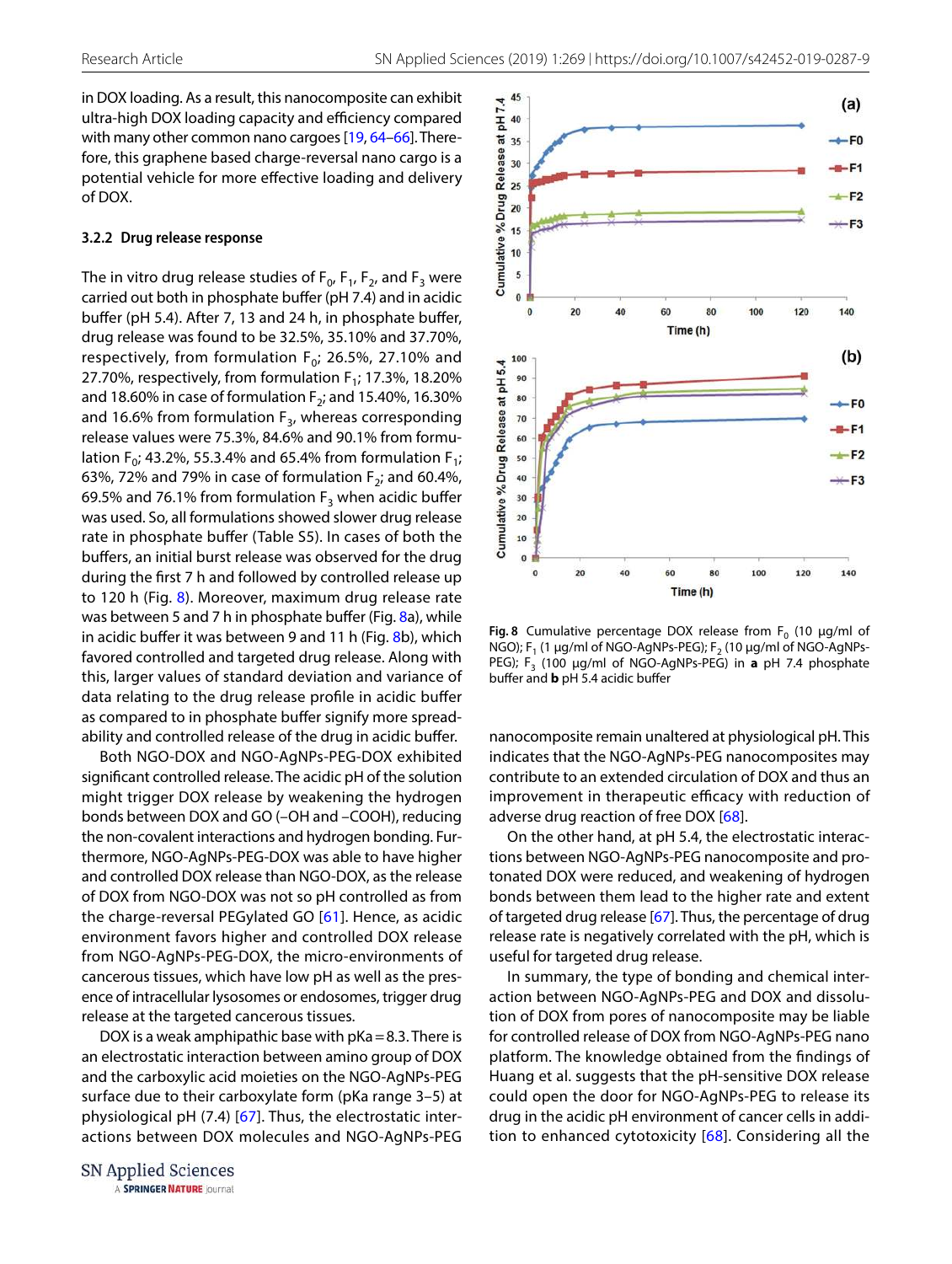above mentioned information, it may be concluded that the elevated drug loading and more pH-guided release of DOX from NGO-AgNPs-PEG could be possible. Thus, NGO-AgNPs-PEG may be considered as an encouraging drug delivery vehicle for the anti-malignant drug DOX. To know about the efficacy of NGO-AgNPs-PEG as a delivery vehicle, cell culture experiment was also performed. The results of that study have been mentioned in the later part of this article.

#### **3.2.3 Release kinetics**

The greater values of regression coefficient suggest that all dosage forms of DOX in both alkaline and acidic buffer followed Korsmeyer–Peppas model release kinetics.

While the regression coefficient values for  $\mathsf{F}_0$ ,  $\mathsf{F}_1$ ,  $\mathsf{F}_2$ , and F<sub>3</sub> and their corresponding 'n' values for Korsmeyer–Peppas model indicate their quasi Fickian release in phosphate buffer, whereas their regression coefficient values and their corresponding 'n' values for Korsmeyer–Peppas model suggest quasi Fickian release except  $\mathsf{F}_3$  which showed anomalous non-Fickian release in acidic buffer (Table S6). Although drug release is more likely to be diffusion driven, which is associated with concentration gradient and the degree of swelling of PEG [[28,](#page-15-25) [69\]](#page-17-6), in cases of  $F_3$ , the drug release may be controlled by both diffusion and polymer relaxation in acidic buffer (considering the above mentioned results).

The values of dissimilarity ( $f_1$ ) and similarity ( $f_2$ ) factors (according to the model independent method) for comparison of drug release pattern from  $F_0$  and  $F_2$  were found to be 32.07 which was more than 15 and 38.8 was less than 50, respectively, in acidic buffer, whereas their corresponding values were 47.81 which was more than 15 and 39.35 was less than 50 in phosphate buffer. Considering the values of f1 and f2, it might be ensured that the release profiles (in both buffers) of  $F_0-F_2$  formulations of DOX were dissimilar. This result indicates that after surface functionalization of NGO the pattern of DOX release from NGO-AgNPs-PEG-DOX is different from NGO-DOX in both phosphate and acidic buffer. Considering the above mentioned information, it may be concluded that this smart NGO-CeNPs-PEG-DOX nanocomposite can be considered to be special, as it is selectively active only against cancerous tissue having acidic microenvironment.

#### **3.3 Cytotoxicity study**

The cell viability of normal cells cultured with GO may be enhanced by surface functionalization with a biocom-patible polymer like PEG [\[19,](#page-15-16) [70,](#page-17-7) [71\]](#page-17-8). The silver nanoparticles by PEGylation [[7](#page-15-5)] significantly improve the normal cell viability of the respective nanocomposites. Likewise, the present data also indicate that PEG functionalized graphene nanosheets are biocompatible. Moreover, PEG could also act as a stabilizing agent, as earlier work showed that PEGylated GO was found to have more stability in systemic circulation than pure GO [\[72\]](#page-17-9). Considering these information, it is expected that when surface-treated with PEG, the functionalized NGO metal nanocomposites at a higher concentration may also be used as a drug carrier without incurring toxicity to cells.

It was found that on HaCaT cells, NGO, NGO-AgNPs and NGO-AgNPs-PEG nanocomposites, at a concentration of 10 μg/ml, showed cell viability of 75.12%, 61.18% and 70.28%, respectively, indicating enhancement of biocompatibility after PEGylation of graphene nanocomposites (Fig. [9a](#page-12-0)) (Table S7). However, pure AgNPs revealed prominent cytotoxic effect on HeLa cell lines. It was also found that AgNPs in NGO-AgNPs showed synergistic cytotoxic action on both HaCaT and HeLa cell lines. But after PEGylation biocompatibility of functionalized nanographene oxide containing AgNPs was enhanced to some extent (Fig. [9\)](#page-12-0) (Table S7). From earlier investigation, it can be mentioned that surface modification of metal decorated NGO with this biocompatible polymer (PEG) may lower the reactive oxygen species effect on normal cells and modifies its cellular uptake [[72](#page-17-9)], which may reduce the cytotoxic effect on HaCaT cells treated with PEGylated metal decorated NGO [[73](#page-17-10)]. So, it is expected that NGO-AgNPs-PEG may increase the cell viability of HaCaT cell lines. The cell



<span id="page-12-0"></span>**Fig. 9** Cytotoxicity Study (after 48 h incubation) of NGO; neem leaf extract; AgNPs; NGO-AgNPs; NGO-AgNPs-PEG; Pure DOX; NGO-DOX; and NGO-AgNPs-PEG-DOX at different concentrations (1 µg/ ml, 10 µg/ml and 100 µg/ml) of each sample on cell viability (% of control) **a** using HaCaT cell line; **b** in case of HeLa cell line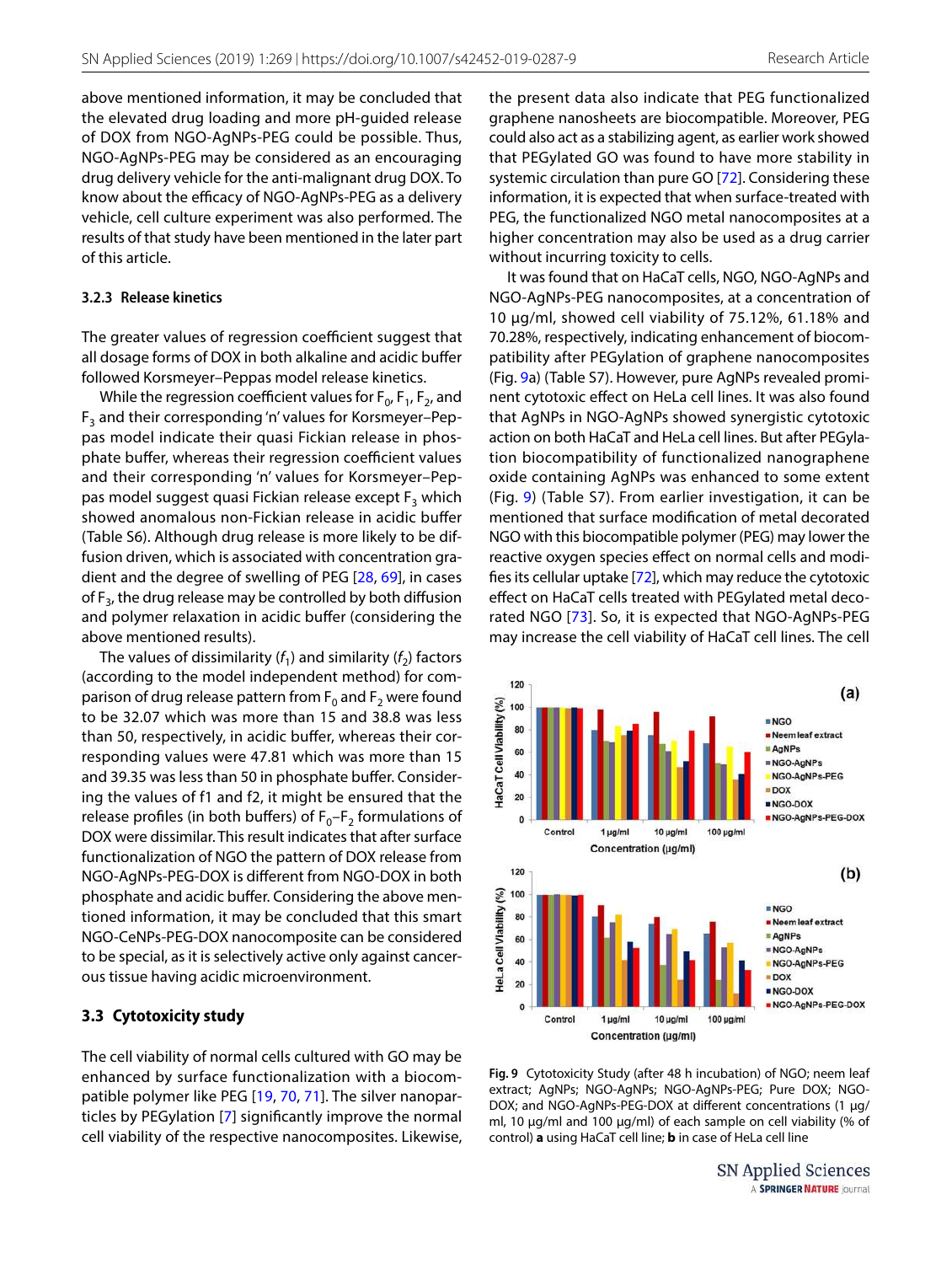viability on both HaCaT and HeLa cell lines indicates that the silver decorated nanographene oxide (below 10 μg/ ml) can only be used as a targeted drug carrier (Table S7). The aqueous leaf extract of neem is biocompatible but it has some cytotoxic effect on HeLa cell lines which favor its use in synthesis of AgNPs.

Cytotoxic property of various DOX loaded graphene nano cargos along with pure DOX at different concentrations were studied on both HaCaT and HeLa cell lines. Various samples of DOX (mentioned earlier) at different concentrations (1  $\mu$ g/ml, 10  $\mu$ g/ml and 100  $\mu$ g/ml) were injected separately into both the cell lines to measure cell viability after 48 h incubation. Against the above mentioned trend, Fig. [10](#page-13-0) shows that DOX loaded PEGylated functionalized silver decorated nanographene oxide were more cytotoxic as compared to NGO-DOX. That may be due to effective and controlled release of DOX from the NGO-AgNPs-PEG-DOX nanocomposite than from the NGO-DOX. Furthermore, it was also revealed that the drug loaded targeted nano carrier, in the forms of NGO-AgNPs-PEG-DOX had greater cytotoxicity than did the nontargeting one, which suggests the potential of selective internalization, cellular uptake and lethality towards specific cancer cells (results obtained from phase contrast microscopic image analysis) for the targeting drug carrier (Fig. [10\)](#page-13-0). From Fig. [9b](#page-12-0), it is also clear that free DOX has a potent cytotoxic effect on HeLa cell line. Since free DOX cannot differentiate between normal cells and tumour cells, it might produce side effects during treatment of cancer. Accordingly, on HaCaT cell lines, the cytotoxicity study results indicate DOX-loaded PEGylated silver decorated graphene nanocomposite, as compared to free DOX, had lesser harmful effect on normal cell than cancer cells. So, that nanocomposite may be preferred over free DOX although its cell killing effect is comparatively low.

It seems that RGO-AgNPs-PEG may be favourable vehicle in anti-cancer drug delivery with optimum circulation self life, EPR effect that would up-regulate intratumoral drug delivery due to greater permeability of tumor vasculatures, and multivalent effect [[74](#page-17-11)]. So, it may be concluded that targeted drug carriers of PEGylated silver activated functionalized nanographene oxide could bypass the side effects of free DOX in tumor therapy. Furthermore, for better understanding, a conceptual overview of this strategy is provided by the schematic diagram shown in Scheme [1.](#page-14-0)

# **4 Conclusion**

This study design demonstrated a green chemistry approach for the synthesis of PEGylated silver decorated graphene nanoplatform at ambient reaction conditions using 'Azadirachta indica (A. indica) (neem)' aqueous leaf extract. The leaf extract acts as a reducing, stabilizing/capping and anticancer agent. The green chemistry approach is eco-friendly and non-toxic. To get rid of toxic gases and some impurities, Modified Hummers Method was further

<span id="page-13-0"></span>**Fig. 10** Phase contrast microscopic images of HaCaT normal cell lines incubated with **a** 10, and **b** 100 μg/ml NGO-AgNPs-PEG-DOX for 48 h, after MTT treatment. Phase contrast microscopic images of HeLa cancer cell lines incubated with **c** 10, and **d** 100 μg/ml NGO-AgNPs-PEG-DOX for 48 h, after MTT treatment [cytoplasm of viable cells showing intense green fluorescence and dead cells showing no fluorescence (black in colour)]

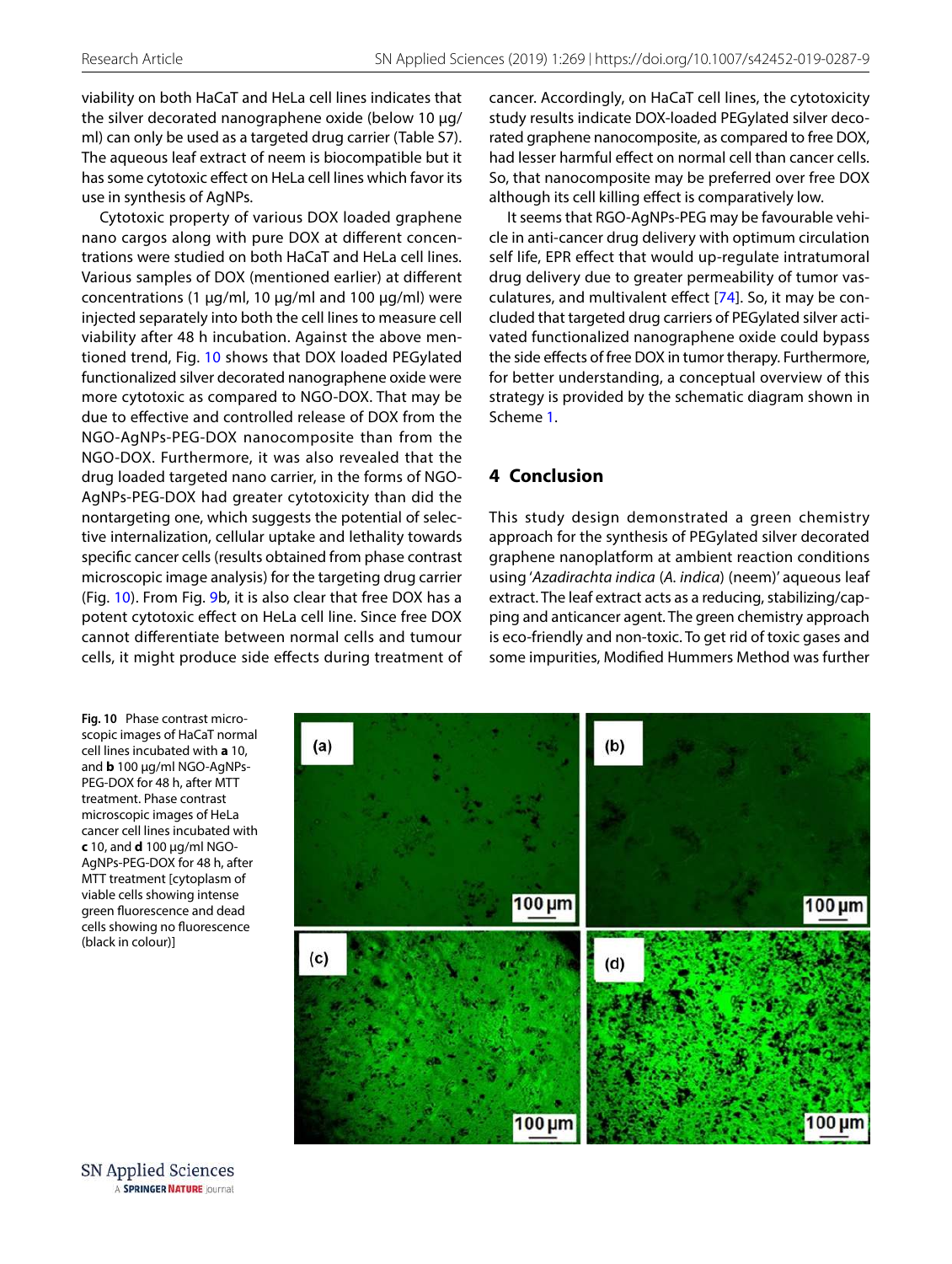<span id="page-14-0"></span>**Scheme 1** Overall schematic representation for the green Azadirachta indica (Neem) synthesis, characterization of **Aqueous Leaf Extract** biosynthesized DOX loaded PEGylated NGO-AgNPs and their probable applications in controlled targeted drug delivery**HRTEM** Characterization Nanographene **PEGvlation** oxide (NGO) and NGO-AgNPs-PEG By mPEG-NH<sub>2</sub> **Reduction and AgNO<sub>3</sub>** Dispersion and EDC-NHS in Purified Water **Green Synthesis** Chemistry Doxorubicin (DOX) NGO-AgNPs Loading **Biocompatible and Overcomes Pure DOX Toxicity to Normal Cells HaCaT Cells Cytotoxicity Study using MTT Assay** (Normal Cell Line) NGO-AgNPs-PEG-DOX Nanocomposites **HeLa Cells (Cancer Cell Line)** Cytotoxic Action with Controlled Targeted pH Sensitive Drug release

modified for the synthesis of nano-graphene (NGO). As we know, graphene has the unique ability in the attachment and delivery of aromatic, water insoluble drugs. NGO-PEG renders high aqueous solubility and stability in physiological solutions. Silver NPs possess significant toxicity to cancer cells via the induction of apoptosis whereas normal immune system cells are almost unaffected. Formation of nanocomposite was confirmed by different analytical techniques and even the elemental purity of the nanocomposite was assured by performing the elemental analysis of the synthesized nanocomposite. Thus obtained nanocomposite consists of silver nanoparticles with the size of  $\sim$  25 nm uniformly decorated on the NGO sheets, which could prevent the agglomeration of the AgNPs and open a path for biomedical applications. In addition, negative zeta potential on the surface of nanocomposite prevents the non specific absorption of nanocomposite

on cells. The formed Smart pH stimuli responded NGO-AgNPs-PEG-DOX nanoplatform exhibits non-compromised therapeutic efficacy when compared with free DOX while considering the side effect of free drug on normal cells. Importantly, the multifunctional NGO-AgNPs-PEG-DOX is able to specifically target cancer cells, and exert specific cytotoxic effect against the cancer cells. Considering the above mentioned information it may be concluded that the developed NGO-AgNPs-PEG nano-carrier may hold a great promise to be used for targeted and controlled drug delivery in tumor therapy.

# **Compliance with ethical standards**

**Conflict of interest** All authors declare that they have no conflict of interest.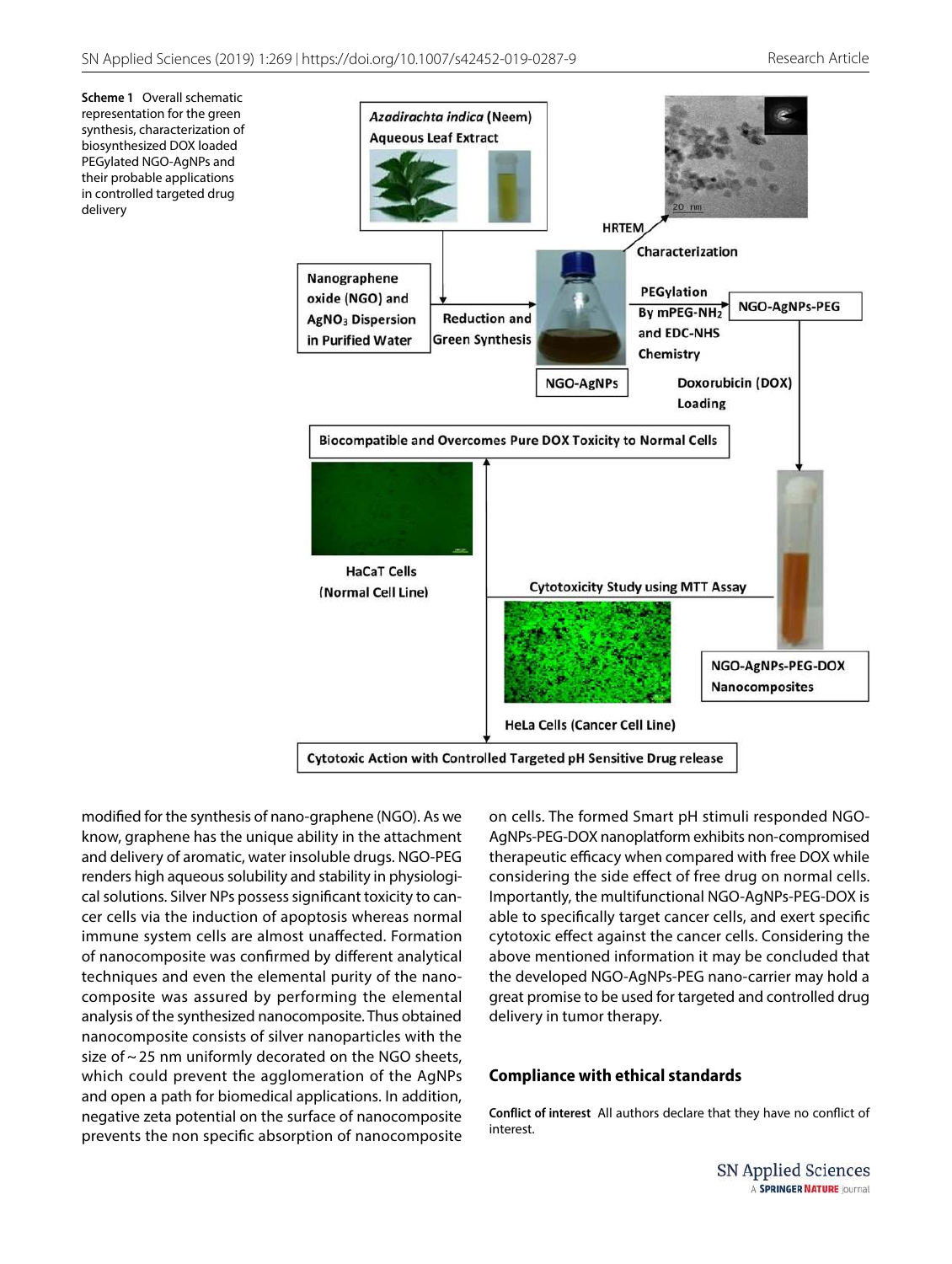# **References**

- <span id="page-15-0"></span> 1. Zhang W, Guo Z, Huang D, Liu Z, Guo X, Zhong H (2011) Synergistic effect of chemo-photothermal therapy using PEGylated graphene oxide. Biomaterials 32:8555-8561. https://doi. org/10.1016/j.biomaterials.2011.07.071
- <span id="page-15-1"></span> 2. Knop K, Hoogenboom R, Fischer D, Schubert US (2010) Poly(ethylene glycol) in drug delivery: pros and cons as well as potential alternatives. Angew Chem Int Ed Engl 49:6288–6308. [https ://doi.org/10.1002/anie.20090 2672](https://doi.org/10.1002/anie.200902672)
- <span id="page-15-2"></span> 3. Akhavan O, Ghaderi E, Aghayee S, Fereydooni Y, Talebi A (2012) The use of a glucose reduced graphene oxide suspension for photothermal cancer therapy. J Mater Chem 22:13773–13781. [https ://doi.org/10.1039/C2JM3 1396K](https://doi.org/10.1039/C2JM31396K)
- 4. Mukherjee S, Chowdhury D, Kotcherlakota R, Patra S, Vinothkumar B, Bhadra MP, Sreedhar B, Patra CR (2014) Potential theranostics application of biosynthesized silver nanoparticles (4-in-1 system). Theranostics 4:316–335. [https ://doi.org/10.7150/](https://doi.org/10.7150/thno.7819) [thno.7819](https://doi.org/10.7150/thno.7819)
- <span id="page-15-3"></span> 5. Poliakoff M, Licence P (2007) Sustainable technology: green chemistry. Nature 450:810–812. [https ://doi.org/10.1038/45081](https://doi.org/10.1038/450810a) [0a](https://doi.org/10.1038/450810a)
- <span id="page-15-4"></span> 6. Mukherjee S, Vinothkumar B, Prashanthi S, Bangal PR, Sreedhar B, Patra CR (2013) Potential therapeutic and diagnostic applications of one-step in situ biosynthesized gold nanoconjugates (2-in-1 system) in cancer treatment. RSC Adv 3:2318–2329. [https](https://doi.org/10.1039/C2RA22299J) [://doi.org/10.1039/C2RA2 2299J](https://doi.org/10.1039/C2RA22299J)
- <span id="page-15-5"></span> 7. Patra S, Mukherjee S, Barui AK, Ganguly A, Sreedhar B, Patra CR (2015) Green synthesis, characterization of gold and silver nanoparticles and their potential application for cancer therapeutics. Mater Sci Eng, C 53:298–309. [https ://doi.org/10.1016/j.](https://doi.org/10.1016/j.msec.2015.04.048) [msec.2015.04.048](https://doi.org/10.1016/j.msec.2015.04.048)
- <span id="page-15-6"></span> 8. Patel SM, Venkata KCN, Bhattacharyya P, Sethi G, Bishayee A (2016) Potential of neem (Azadirachta indica L.) for prevention and treatment of oncologic diseases. Semin Cancer Biol 40–41:100–115. [https ://doi.org/10.1016/j.semca](https://doi.org/10.1016/j.semcancer.2016.03.002) [ncer.2016.03.002](https://doi.org/10.1016/j.semcancer.2016.03.002)
- 9. Harish Kumar GK, Vidya Priyadarsini R, Vinothini G, Vidjaya Letchoumy P, Nagini S (2010) The neem limonoids azadirachtin and nimbolide inhibit cell proliferation and induce apoptosis in an animal model of oral oncogenesis. Investig New Drugs 28:392-401. https://doi.org/10.1007/s10637-009-9263-3
- <span id="page-15-7"></span> 10. Hao F, Kumar S, Yadav N, Chandra D (2014) Neem components as potential agents for cancer prevention and treatment. Biochim Biophys Acta 1846:247–257. [https ://doi.org/10.1016/j.bbcan](https://doi.org/10.1016/j.bbcan.2014.07.002) [.2014.07.002](https://doi.org/10.1016/j.bbcan.2014.07.002)
- <span id="page-15-8"></span> 11. Singh V, Joung D, Zhai L, Das S, Khondaker SI, Seal S (2011) Graphene based materials: past, present and future. Prog Mater Sci 56:1178–1271. [https ://doi.org/10.1016/j.pmats ci.2011.03.003](https://doi.org/10.1016/j.pmatsci.2011.03.003)
- <span id="page-15-9"></span> 12. Wang H, Robinson JT, Diankov G, Dai H (2010) Nanocrystal growth on graphene with various degrees of oxidation. J Am Chem Soc 132:3270–3271. [https ://doi.org/10.1021/ja100 329d](https://doi.org/10.1021/ja100329d)
- <span id="page-15-10"></span>13. Liang Y, Wang H, Sanchez CH, Chen Z, Dai H (2010) TiO<sub>2</sub> nanocrystals grown on graphene as advanced photocatalytic hybrid materials. Nano Res 3:701-705. https://doi.org/10.1007/ s12274-010-0033-5
- <span id="page-15-11"></span> 14. Zhou X, Huang X, Qi X, Wu S, Xue C, Boey FYC, Yan Q, Chen P, Zhang H (2009) In situ synthesis of metal nanoparticles on single-layer graphene oxide and reduced graphene oxide surfaces. J Phys Chem C 113:10842–10846. [https ://doi.org/10.1021/jp903](https://doi.org/10.1021/jp903821n) [821n](https://doi.org/10.1021/jp903821n)
- <span id="page-15-12"></span> 15. Herrera-Alonso M, Abdala AA, McAllister MJ, Aksay IA, Prud'homme RK (2007) Intercalation and stitching of graphite oxide with diaminoalkanes. Langmuir 23:10644-10649. https:// [doi.org/10.1021/la063 3839](https://doi.org/10.1021/la0633839)
- <span id="page-15-13"></span> 16. Stankovich S, Piner RD, Chen XQ, Wu NQ, Nguyen ST, Ruoff RS (2006) Stable aqueous dispersions of graphitic nanoplatelets via the reduction of exfoliated graphite oxide in the presence of poly(sodium 4-styrenesulfonate). J Mater Chem 16:155–158. [https ://doi.org/10.1039/B5127 99H](https://doi.org/10.1039/B512799H)
- <span id="page-15-14"></span> 17. Stankovich S, Piner RD, Nguyen ST, Ruoff RS (2006) Synthesis and exfoliation of isocyanate-treated graphene oxide nanoplatelets. Carbon 44:3342–3347. [https ://doi.org/10.1016/j.carbo](https://doi.org/10.1016/j.carbon.2006.06.004) [n.2006.06.004](https://doi.org/10.1016/j.carbon.2006.06.004)
- <span id="page-15-15"></span> 18. Liu Z, Robinson JT, Sun X, Dai H (2008) PEGylated nanographene oxide for delivery of water-insoluble cancer drugs. J Am Chem Soc 130:10876-10877. https://doi.org/10.1021/ja803688x
- <span id="page-15-16"></span> 19. Zhou T, Zhou X, Xing D (2014) Controlled release of doxorubicin from graphene oxide based charge-reversal nanocarrier. Biomaterials 35:4185–4194. [https ://doi.org/10.1016/j.bioma teria](https://doi.org/10.1016/j.biomaterials.2014.01.044) [ls.2014.01.044](https://doi.org/10.1016/j.biomaterials.2014.01.044)
- <span id="page-15-17"></span> 20. Aggarwal P, Hall JB, McLeland CB, Dobrovolskaia MA, McNeil SE (2009) Nanoparticle interaction with plasma proteins as it relates to particle biodistribution, biocompatibility and therapeutic efficacy. Adv Drug Deliv Rev 61:428-437. https://doi. [org/10.1016/j.addr.2009.03.009](https://doi.org/10.1016/j.addr.2009.03.009)
- <span id="page-15-18"></span> 21. Petersen H, Fechner PM, Fischer D, Kissel T (2002) Synthesis, characterization, and biocompatibility of polyethyleniminegraft-poly(ethylene glycol) block copolymers. Macromolecules 35:6867–6874. [https ://doi.org/10.1021/ma012 060a](https://doi.org/10.1021/ma012060a)
- <span id="page-15-19"></span> 22. Pasut G, Veronese FM (2007) Polymer-drug conjugation, recent achievements and general strategies. Prog Polym Sci 32:933– 961. https://doi.org/10.1016/j.progpolymsci.2007.05.008
- <span id="page-15-20"></span> 23. Ardeshirzadeh B, Anaraki NA, Irani M, Rad LR, Shamshiri S (2015) Controlled release of doxorubicin from electrospun PEO/chitosan/graphene oxide nanocomposite nanofibrous scaffolds. Mater Sci Eng C Mater Biol Appl 48:384-390. https:// [doi.org/10.1016/j.msec.2014.12.039](https://doi.org/10.1016/j.msec.2014.12.039)
- <span id="page-15-21"></span> 24. Rana VK, Choi MC, Kong JY, Kim GY, Kim MJ, Kim SH, Mishra S, Singh RP, Ha CS (2011) Synthesis and drug-delivery behavior of chitosan-functionalized graphene oxide hybrid nanosheets. Macromol Mater Eng 296:131–140. [https ://doi.org/10.1002/](https://doi.org/10.1002/mame.201000307) mame.201000307
- <span id="page-15-22"></span> 25. Zhang L, Xia J, Zhao Q, Liu L, Zhang Z (2010) Functional graphene oxide as a nanocarrier for controlled loading and targeted delivery of mixed anticancer drugs. Small 6:537–544. [https ://doi.org/10.1002/smll.20090 1680](https://doi.org/10.1002/smll.200901680)
- <span id="page-15-23"></span> 26. Simoes S, Moreira JN, Fonseca C, Düzgüneş N, de Lima MCP (2004) On the formulation of pH-sensitive liposomes with long circulation times. Adv Drug Deliv Rev 56:947-965. https://doi. [org/10.1016/j.addr.2003.10.038](https://doi.org/10.1016/j.addr.2003.10.038)
- <span id="page-15-24"></span> 27. Felber AE, Dufresne MH, Leroux JC (2012) pH-sensitive vesicles, polymeric micelles, and nanospheres prepared with polycarboxylates. Adv Drug Deliv Rev 64:979-992. https://doi. [org/10.1016/j.addr.2011.09.006](https://doi.org/10.1016/j.addr.2011.09.006)
- <span id="page-15-25"></span> 28. Huang YS, Lu YJ, Chen JP (2017) Magnetic graphene oxide as a carrier for targeted delivery of chemotherapy drugs in cancer therapy. J Magn Magn Mater 427:34-40. https://doi. [org/10.1016/j.jmmm.2016.10.042](https://doi.org/10.1016/j.jmmm.2016.10.042)
- <span id="page-15-26"></span> 29. Lei H, Xie M, Zhao Y, Zhang F, Xu Y, Xie J (2016) Chitosan/sodium alginate modificated graphene oxide-based nanocomposite as a carrier for drug delivery. Ceram Int 42:17798-17805. https:// [doi.org/10.1016/j.ceram int.2016.08.108](https://doi.org/10.1016/j.ceramint.2016.08.108)
- <span id="page-15-27"></span> 30. Zhang S, Yang K, Feng LZ, Liu Z (2011) In vitro and in vivo behaviors of dextran functionalized graphene. Carbon 49:4040–4049. https://doi.org/10.1016/j.carbon.2011.05.056
- <span id="page-15-28"></span> 31. Zahed B, Hosseini-Monfared H (2015) A comparative study of silver-graphene oxide nanocomposites as a recyclable catalyst for the aerobic oxidation of benzyl alcohol: support effect. Appl Surf Sci 328:536–547. [https ://doi.org/10.1016/j.apsus](https://doi.org/10.1016/j.apsusc.2014.12.078) [c.2014.12.078](https://doi.org/10.1016/j.apsusc.2014.12.078)

### SN Applied Sciences

A SPRINGER NATURE journal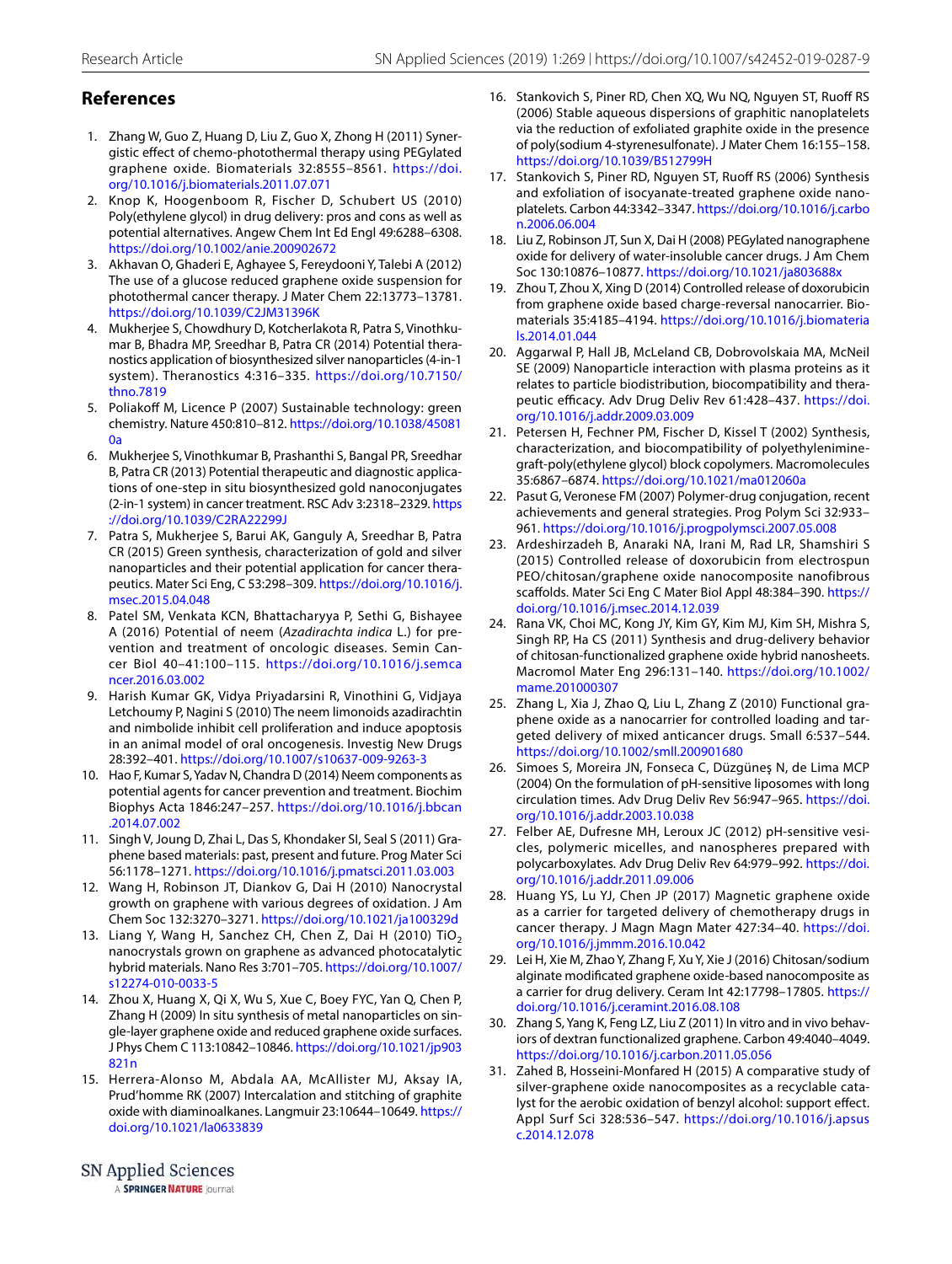- <span id="page-16-0"></span> 32. Das MR, Sarma RK, Borah SC, Kumari R, Saikia R, Deshmukh AB, Shelke MV, Sengupta P, Szunerits S, Boukherroub R (2013) The synthesis of citrate-modified silver nanoparticles in an aqueous suspension of graphene oxide nanosheets and their antibacterial activity. Colloids Surf B Biointerfaces 105:128–136. https://doi.org/10.1016/j.colsurfb.2012.12.033
- <span id="page-16-1"></span> 33. Li YM, Chang XP, Cheng YJ, Chen S, He F, Zhuo RX (2017) Mercaptan acids modified amphiphilic copolymers for efficient loading and release of doxorubicin. Colloids Surf B Biointerfaces 153:220–228. [https ://doi.org/10.1016/j.colsu](https://doi.org/10.1016/j.colsurfb.2017.02.022) [rfb.2017.02.022](https://doi.org/10.1016/j.colsurfb.2017.02.022)
- <span id="page-16-2"></span> 34. Sasikala ARK, Thomas RG, Unnithan AR, Saravanakumar B, Jeong YY, Park CH, Kim CS (2016) Multifunctional nanocarpets for cancer theranostics: remotely controlled graphene nanoheaters for thermo-chemosensitisation and magnetic resonance imaging. Sci Rep 6:20543. https://doi.org/10.1038/srep20543
- <span id="page-16-3"></span> 35. El-Hamshary H, El-Newehy MH, Abdulhameed MM, El-Faham A, Elsherbiny AS (2019) Evaluation of clay-ionene nanocomposite carriers for controlled drug delivery: synthesis, in vitro drug release, and kinetics. Mater Chem Phys 225:122-132. https://doi. org/10.1016/j.matchemphys.2018.12.054
- <span id="page-16-4"></span> 36. Siriviriyanun Popova M, Imae T, Kiew LV, Looi CY, Wong WF, Lee HB, Chung LY (2015) Preparation of graphene oxide/dendrimer hybrid carriers for delivery of doxorubicin. Chem Eng J 281:771– 781. [https ://doi.org/10.1016/j.cej.2015.07.024](https://doi.org/10.1016/j.cej.2015.07.024)
- <span id="page-16-5"></span> 37. Cuong TV, Pham VH, Hahn SH, Chung JS, Shin EW, Kim EW (2010) Photoluminescence and raman studies of graphene thin films prepared by reduction of graphene oxide. Mater Lett 64:399– 401. https://doi.org/10.1016/j.matlet.2009.11.029
- <span id="page-16-6"></span> 38. Wang CC, Luconi MO, Masi AN, Fernández LP (2009) Derivatized silver nanoparticles as sensor for ultra-trace nitrate determination based on light scattering phenomenon. Talanta 77:1238– 1243. https://doi.org/10.1016/j.talanta.2008.08.035
- <span id="page-16-7"></span> 39. Gurunathan S, Han JW, Eppakayala V, Kim JH (2013) Microbial reduction of graphene oxide by Escherichia coli: a green chemistry approach. Colloids Surf B Biointerfaces 102:772–777. [https](https://doi.org/10.1016/j.colsurfb.2012.09.011) [://doi.org/10.1016/j.colsu rfb.2012.09.011](https://doi.org/10.1016/j.colsurfb.2012.09.011)
- <span id="page-16-8"></span> 40. de Faria AF, Martinez DST, Meira SMM, de Moraes ACM, Brandelli A, Filho AGS, Alves OL (2014) Anti-adhesion and antibacterial activity of silver nanoparticlessupported on graphene oxide sheets. Colloids Surf B Biointerfaces 113:115-124. https://doi. org/10.1016/j.colsurfb.2013.08.006
- <span id="page-16-9"></span> 41. Vatanpour V, Shockravi A, Zarrabi H, Nikjavan Z, Javadi A (2015) Fabrication and characterization of anti-fouling and antibacterial Ag-loaded graphene oxide/polyethersulfone mixed matrix membrane. J Ind Eng Chem 30:342-352. https://doi. [org/10.1016/j.jiec.2015.06.004](https://doi.org/10.1016/j.jiec.2015.06.004)
- <span id="page-16-10"></span> 42. Xu Y, Liu Z, Zhang X, Wang Y, Tian J, Huang Y, Ma Y, Zhang X, Chen Y (2009) A graphene hybrid material covalently functionalized with porphyrin: synthesis and optical limiting property. Adv Mater 21:1275-1279. https://doi.org/10.1002/adma.200801617
- <span id="page-16-11"></span> 43. Shen J, Shi M, Yan B, Ma H, Li N, Hu Y, Ye M (2010) Covalent attaching protein to graphene oxide via diimide-activated amidation. Colloids Surf B Biointerfaces 82:434-438. https:// doi.org/10.1016/j.colsurfb.2010.07.035
- <span id="page-16-12"></span> 44. Shan C, Yang H, Han D, Zhang Q, Ivaska A, Niu L (2009) Water-soluble graphene covalently functionalized by biocompatible poly-L-lysine. Langmuir 25:12030–12033. [https ://doi.org/10.1021/](https://doi.org/10.1021/la903265p) [la903 265p](https://doi.org/10.1021/la903265p)
- <span id="page-16-13"></span> 45. Dreyer DR, Park S, Bielawski CW, Ruoff RS (2010) The chemistry of graphene oxide. Chem Soc Rev 39:228-240. https://doi. org/10.1039/B917103G
- <span id="page-16-14"></span> 46. Bao Q, Zhang D, Qi P (2011) Synthesis and characterization of silver nanoparticle and graphene oxide nanosheet composites as a bactericidal agent for water disinfection. J Colloid Interface Sci 360:463–470. [https ://doi.org/10.1016/j.jcis.2011.05.009](https://doi.org/10.1016/j.jcis.2011.05.009)
- <span id="page-16-15"></span> 47. Oh J, Lee JH, Koo JC, Choi HR, Lee Y, Kim T, Luong ND, Nam JD (2010) Graphene oxide porous paper from amine-functionalized poly(glycidyl methacrylate)/graphene oxide core-shell microspheres. J Mater Chem 20:9200–9204. [https ://doi.org/10.1039/](https://doi.org/10.1039/C0JM00107D) C0JM00107D
- <span id="page-16-16"></span> 48. Gu D, Chang X, Zhai X, Sun S, Li Z, Liu T, Dong L, Yin Y (2016) Efficient synthesis of silver-reduced graphene oxide composites with prolonged antibacterial effects. Ceram Int 42:9769–9778. https://doi.org/10.1016/j.ceramint.2016.03.069
- <span id="page-16-17"></span> 49. Park YH, Park SY, In I (2015) Direct noncovalent conjugation of folic acid on reduced graphene oxide as anticancer drug carrier. J Ind Eng Chem 30:190–196. [https ://doi.org/10.1016/j.](https://doi.org/10.1016/j.jiec.2015.05.021) [jiec.2015.05.021](https://doi.org/10.1016/j.jiec.2015.05.021)
- <span id="page-16-18"></span> 50. Yun H, Ahmed MS, Lee K, Jeon S, Lee CW (2016) Potential enhancement of antibacterial activity of grapheneoxide-silver nanocomposite by introducing C2carbon chain linkage. Appl Surf Sci 360:915–920. [https ://doi.org/10.1016/j.apsus](https://doi.org/10.1016/j.apsusc.2015.11.084) [c.2015.11.084](https://doi.org/10.1016/j.apsusc.2015.11.084)
- <span id="page-16-19"></span> 51. Krishnamoorthy K, Veerapandian M, Yun K, Kim SJ (2013) The chemical and structural analysis of graphene oxide with different degrees of oxidation. Carbon 53:38-49. https://doi. org/10.1016/j.carbon.2012.10.013
- <span id="page-16-20"></span> 52. Li J, Wang G, Zhu H, Zhang M, Zheng X, Di Z, Liu X, Wang X (2014) Antibacterial activity of large-area monolayer graphene film manipulated by charge transfer. Sci Rep 4:4359. https://doi. org/10.1038/srep04359
- <span id="page-16-21"></span> 53. Cui J, Yang Y, Hu Y, Li F (2015) Rice husk based porous carbon loaded with silver nanoparticles by a simple and cost-effective approach and their antibacterial activity. J Colloid Interface Sci 455:117–124. [https ://doi.org/10.1016/j.jcis.2015.05.049](https://doi.org/10.1016/j.jcis.2015.05.049)
- <span id="page-16-22"></span> 54. Chang YN, Gong JL, Zeng GM, Ou XM, Song B, Guo M, Zhang J, Liu HY (2016) Antimicrobial behavior comparison and antimicrobial mechanism of silver coated carbon nanocomposites. Process Saf Environ Prot 102:596–605. [https ://doi.org/10.1016/j.](https://doi.org/10.1016/j.psep.2016.05.023) [psep.2016.05.023](https://doi.org/10.1016/j.psep.2016.05.023)
- <span id="page-16-23"></span> 55. Lan NT, Chi DT, Dinh NX, Hung ND, Lan H, Tuan PA, Thang LH, Trung NN, Hoa NQ, Huy TQ, Quy NV, Duong TT, Phan VN, Le AT (2014) Photochemical decoration of silver nanoparticles on graphene oxide nanosheets and their optical characterization. J Alloys Compd 615:843–848. [https ://doi.org/10.1016/j.jallc](https://doi.org/10.1016/j.jallcom.2014.07.042) [om.2014.07.042](https://doi.org/10.1016/j.jallcom.2014.07.042)
- <span id="page-16-24"></span> 56. Pant B, Pokharel P, Tiwari AP, Saud PS, Park M, Ghouri ZK, Choi S, Park SJ, Kim HY (2015) Characterization and antibacterial properties of aminophenol grafted and Ag NPs decorated graphene nanocomposites. Ceram Int 41:5656-5662. https://doi. org/10.1016/j.ceramint.2014.12.150
- <span id="page-16-25"></span> 57. Joshi PN, Agawane S, Athalye MC, Jadhav V, Sarkar D, Prakash R (2017) Multifunctional inulin tethered silver-graphene quantum dots nanotheranostic module for pancreatic cancer therapy. Mater Sci Eng, C 78:1203–1211. [https ://doi.org/10.1016/j.](https://doi.org/10.1016/j.msec.2017.03.176) [msec.2017.03.176](https://doi.org/10.1016/j.msec.2017.03.176)
- <span id="page-16-26"></span> 58. Byeon HJ, le Thao Q, Lee S, Min SY, Lee ES, Shin BS, Choi HG, Youn YS (2016) Doxorubicin-loaded nanoparticles consisted of cationic- and mannose-modified-albumins for dual-targeting in brain tumors. J Control Release 225:301-313. https://doi. org/10.1016/j.jconrel.2016.01.046
- <span id="page-16-27"></span> 59. Gessner A, Waicz R, Lieske A, Paulke BR, Mäder K, Müller R (2000) Nanoparticles with decreasing surface hydrophobicities: influence on plasmaprotein adsorption. Int J Pharm 196:245–249. [https ://doi.org/10.1016/S0378 -5173\(99\)00432 -9](https://doi.org/10.1016/S0378-5173(99)00432-9)
- <span id="page-16-28"></span> 60. Sarika PR, James NR (2016) Polyelectrolyte complex nanoparticles from cationised gelatin andsodium alginate for curcumin delivery. Carbohydr Polym 148:354-361. https://doi. org/10.1016/j.carbpol.2016.04.073
- <span id="page-16-29"></span> 61. Lv Y, Tao L, Bligh SWA, Yang H, Pan Q, Zhu L (2016) Targeted delivery and controlled release of doxorubicin into cancer cells using